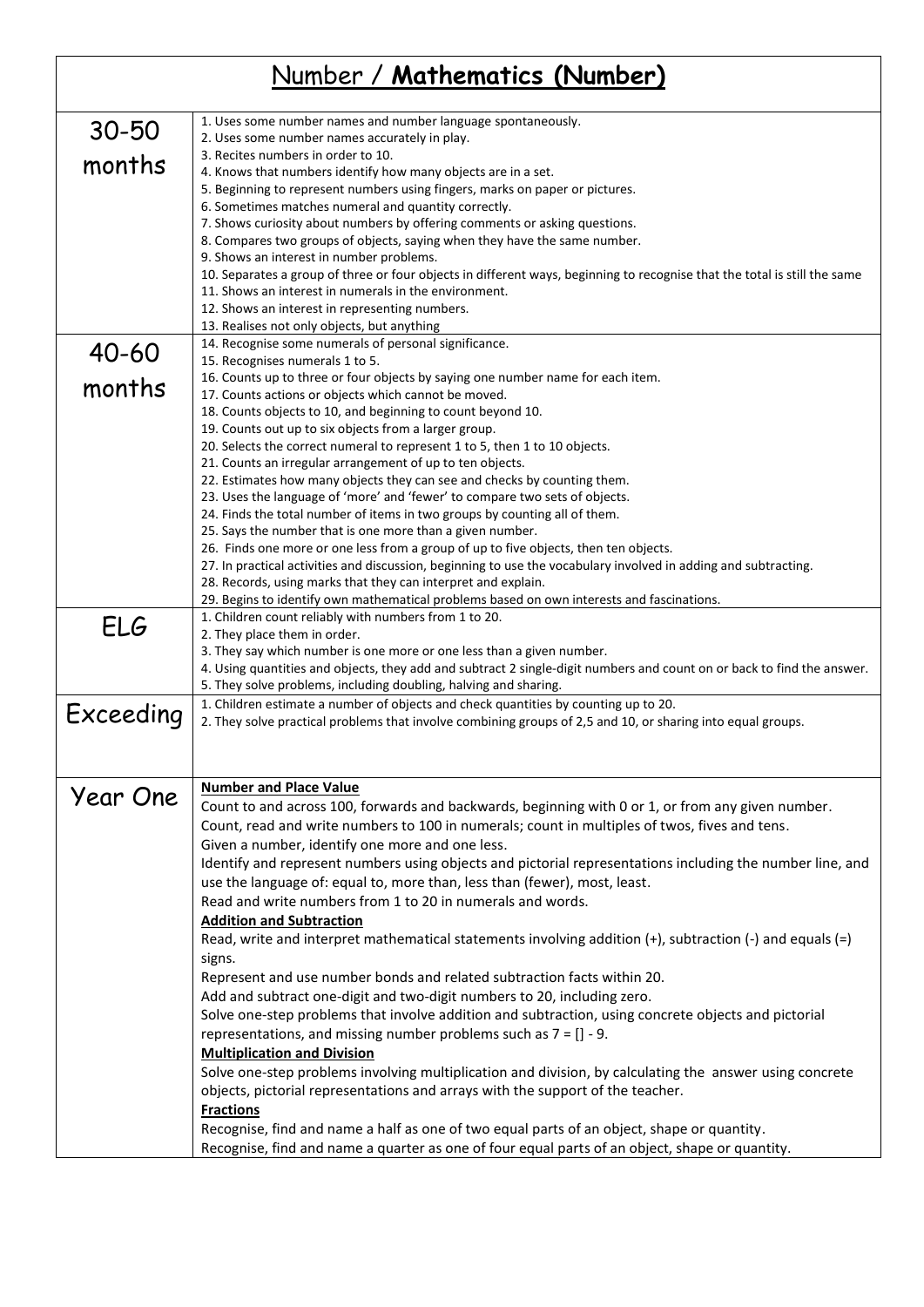|                     | Shape, Space and Measure / Mathematics (S, S, M)                                                                                                                                                                                                                                                                                                                                                                                                                                                                                                                                                                                                                                                                                                                                                                                                                                                                                                                                                                                                                                                                                                                                                                                                                                                                                                                                           |  |
|---------------------|--------------------------------------------------------------------------------------------------------------------------------------------------------------------------------------------------------------------------------------------------------------------------------------------------------------------------------------------------------------------------------------------------------------------------------------------------------------------------------------------------------------------------------------------------------------------------------------------------------------------------------------------------------------------------------------------------------------------------------------------------------------------------------------------------------------------------------------------------------------------------------------------------------------------------------------------------------------------------------------------------------------------------------------------------------------------------------------------------------------------------------------------------------------------------------------------------------------------------------------------------------------------------------------------------------------------------------------------------------------------------------------------|--|
| $30 - 50$<br>months | 1. Shows an interest in shape and space by playing with shapes or making arrangements with objects.<br>2. Shows awareness of similarities of shapes in the environment.<br>3. Uses positional language.<br>4. Shows interest in shape by sustained construction activity or by talking about shapes or arrangements.<br>5. Shows interest in shapes in the environment.<br>6. Uses shapes appropriately for tasks.<br>7. Beginning to talk about the shapes of everyday objects, e.g. 'round' and 'tall'.                                                                                                                                                                                                                                                                                                                                                                                                                                                                                                                                                                                                                                                                                                                                                                                                                                                                                  |  |
| $40 - 60$<br>months | 8. Beginning to use mathematical names for 'solid' 3D shapes and 'flat' 2D shapes, and mathematical<br>terms to describe shapes.<br>9. Selects a particular named shape.<br>10. Can describe their relative position such as 'behind' or 'next to'.<br>11. Orders two or three items by length or height.<br>12. Orders two items by weight or capacity.<br>13 Uses familiar objects and common shapes to create and recreate patterns and build models.<br>14. Uses everyday language related to time.<br>15. Beginning to use everyday language related to money.<br>16. Orders and sequences familiar events.<br>17. Measures short periods of time in simple ways.                                                                                                                                                                                                                                                                                                                                                                                                                                                                                                                                                                                                                                                                                                                     |  |
| ELG                 | 1. Children use everyday language to talk about size, weight, capacity, position, distance, time and money<br>to compare quantities and objects and to solve problems.<br>2. They recognise, create and describe patterns.<br>3. They explore characteristics of everyday objects and shapes and use mathematical language to describe<br>them.                                                                                                                                                                                                                                                                                                                                                                                                                                                                                                                                                                                                                                                                                                                                                                                                                                                                                                                                                                                                                                            |  |
| Exceeding           | 1. Children estimate, measure, weigh and compare and order objects and talk about properties, position<br>and time.                                                                                                                                                                                                                                                                                                                                                                                                                                                                                                                                                                                                                                                                                                                                                                                                                                                                                                                                                                                                                                                                                                                                                                                                                                                                        |  |
| Year One            | <b>Measurement</b><br>Compare, describe and solve practical problems for:<br>lengths and heights (e.g. long/short, longer/shorter, tall/short, double/half)<br>mass or weight (e.g. heavy/light, heavier than, lighter than)<br>capacity/volume (full/empty, more than, less than, quarter)<br>time (quicker, slower, earlier, later)<br>Measure and begin to record the following:<br>lengths and heights<br>mass/weight<br>capacity and volume<br>time (hours, minutes, seconds)<br>Recognise and know the value of different denominations of coins and notes.<br>Sequence events in chronological order using language such as: before and after, next, first, today,<br>Yesterday, tomorrow, morning, afternoon and evening.<br>Recognise and use language relating to dates, including days of the week, weeks, months and years.<br>Tell the time to the hour and half past the hour and draw the hands on a clock face to show these times.<br><b>Properties of Shape</b><br>Recognise and name common 2-D and 3-D shapes, including:<br>2D shapes (e.g. rectangles (including squares), circles and triangles)<br>Recognise and name common 2-D and 3-D shapes, including:<br>3-Dshapes (e.g. cuboids (including cubes), pyramids and spheres).<br><b>Position and Direction</b><br>Describe position, directions and movements, including half, quarter and three-quarter turns. |  |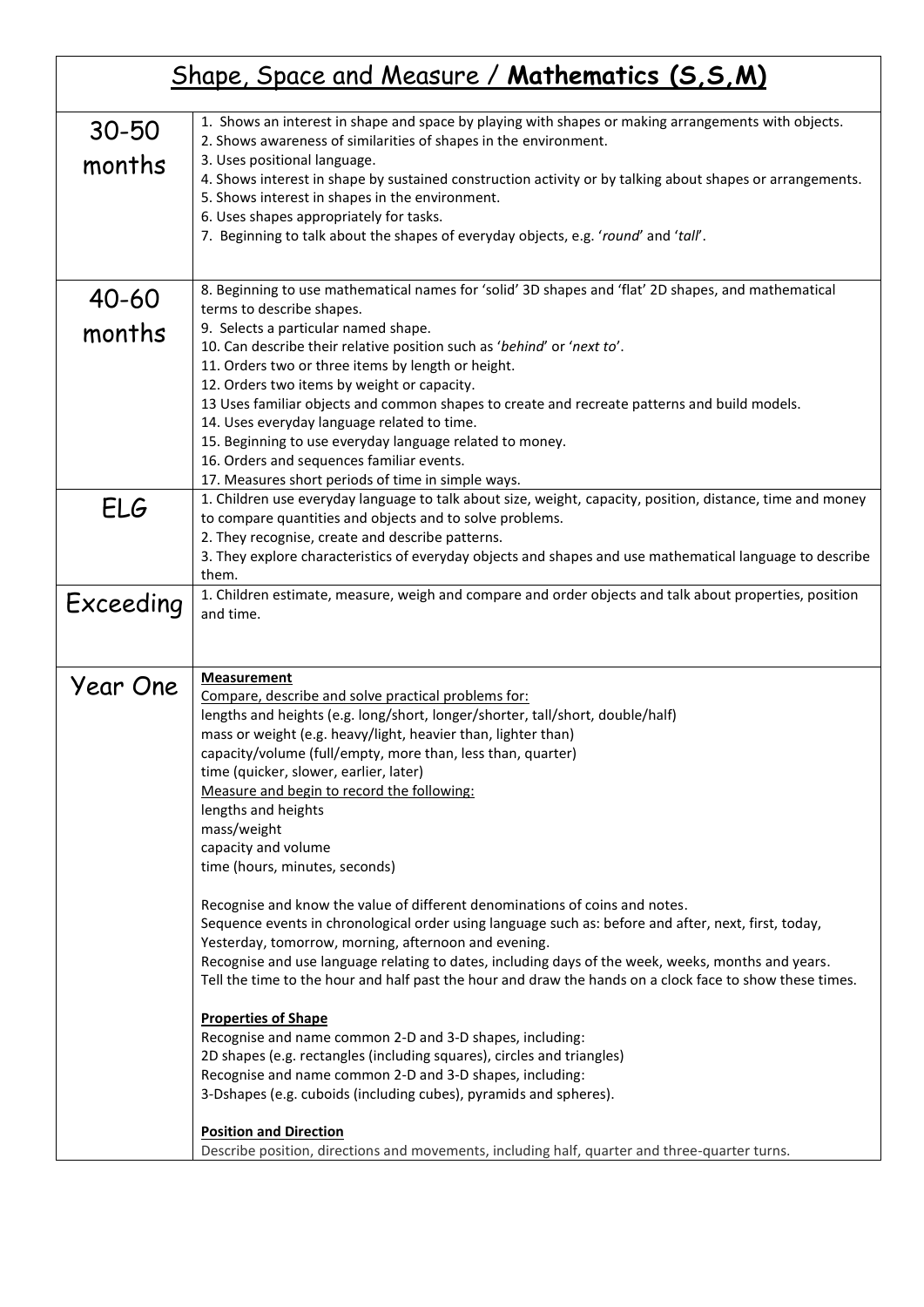| Reading / Reading |                                                                                                                                                                                                                 |  |
|-------------------|-----------------------------------------------------------------------------------------------------------------------------------------------------------------------------------------------------------------|--|
| $30 - 50$         | 1. Enjoys rhyming and rhythmic activities.<br>2. Shows awareness of rhyme and alliteration.                                                                                                                     |  |
| months            | 3. Recognises rhythm in spoken words.                                                                                                                                                                           |  |
|                   | 4. Listens to and joins in with stories and poems, one-to-one and also in small groups.<br>5. Joins in with repeated refrains and anticipates key events and Phrases in rhymes and stories.                     |  |
|                   | 6. Beginning to be aware of the way stories are structured.                                                                                                                                                     |  |
|                   | 7. Suggests how the story might end.                                                                                                                                                                            |  |
|                   | 8. Listens to stories with increasing attention and recall.<br>9. Describes main story settings, events and principal characters.                                                                               |  |
|                   | 10. Shows interest in illustrations and print in books and print in the environment.                                                                                                                            |  |
|                   | 11. Recognises familiar words and signs such as own name and advertising logos.<br>12. Looks at books independently.                                                                                            |  |
|                   | 13. Handles books carefully.                                                                                                                                                                                    |  |
|                   | 14. Knows information can be relayed in the form of print.                                                                                                                                                      |  |
|                   | 15. Holds books the correct way up and turns pages.<br>16. Knows that print carries meaning and, in English, is read from left to right and top to bottom.                                                      |  |
| 40-60             | 17. Continues a rhyming string.                                                                                                                                                                                 |  |
|                   | 18. Hears and says the initial sound in words.<br>19. Can segment the sounds in simple words and blend them together and knows which letters represent some of them.                                            |  |
| months            | 20. Links sounds to letters, naming and sounding the letters of the alphabet.<br>21. Begins to read words and simple sentences.                                                                                 |  |
|                   | 22. Uses vocabulary and forms of speech that are increasingly influenced by their experiences of books.                                                                                                         |  |
|                   | 23. Enjoys an increasing range of books.                                                                                                                                                                        |  |
|                   | 24. Knows that information can be retrieved from books and computers.<br>1. Children read and understand simple sentences.                                                                                      |  |
| ELG               | 2. They use phonic knowledge to decode regular words and read them aloud accurately.                                                                                                                            |  |
|                   | 3. They read some common irregular words.                                                                                                                                                                       |  |
|                   | 4. They demonstrate understanding when talking with others about what they have read.                                                                                                                           |  |
| Exceeding         | 1. Children can read phonetically regular words of more than 1 syllable as well as many irregular but high<br>frequency words.                                                                                  |  |
|                   | 2. They use phonics, semantic and syntactic knowledge to understand unfamiliar vocabulary.                                                                                                                      |  |
|                   | 3. They can describe the main events in the simple stories they have read.                                                                                                                                      |  |
| Year One          | <b>Word Reading</b>                                                                                                                                                                                             |  |
|                   | Apply phonic knowledge and skills as the route to decode words.<br>Respond speedily with the correct sound to graphemes (letter or group of letters) for all 40+ phonemes, including, where                     |  |
|                   | applicable sounds for graphemes.                                                                                                                                                                                |  |
|                   | Read accurately by blending sounds in unfamiliar words containing GPCs that have been taught.<br>Read common exception words, noting unusual correspondents between spelling and sound and where these occur in |  |
|                   | words.                                                                                                                                                                                                          |  |
|                   | Read words containing taught GPCs and -s, -es, -ing, -ed, -er and -est endings.                                                                                                                                 |  |
|                   | Read other words of more than one syllable that contain taught GPCs.<br>Read words with contractions [for example, I'm, I'll, we'll], and understand that the apostrophe represents the omitted                 |  |
|                   | $letter(s)$ .                                                                                                                                                                                                   |  |
|                   | Read aloud accurately books that are consistent with the developing phonic knowledge and that do not require them to<br>use other strategies to work out words.                                                 |  |
|                   | Re-read these books to build up fluency and confidence in word reading.<br>Comprehension                                                                                                                        |  |
|                   | Children should be taught to develop pleasure in reading, motivation to read, vocabulary and understanding by:                                                                                                  |  |
|                   | Listening to and discussing a wide range of poems, stories and non-fiction at a level beyond that at which they can read                                                                                        |  |
|                   | independently.<br>Being encouraged to link what they read or hear to their own experiences.                                                                                                                     |  |
|                   | Becoming very familiar with key stories, fairy stories and traditional tales, retelling them and considering their particular                                                                                   |  |
|                   | characteristics.<br>Recognising and joining in with predictable phrases.                                                                                                                                        |  |
|                   | Learning to appreciate rhymes and poems, and to recite some by heart.                                                                                                                                           |  |
|                   | Discussing word meanings, linking new meanings to those already known.                                                                                                                                          |  |
|                   | Understand both the books they can already read accurately and fluently and those they listen to by:<br>Drawing on what they already know or on background information and vocabulary provided by the teacher.  |  |
|                   | Checking that the text makes sense to them as they read and correcting inaccurate reading.                                                                                                                      |  |
|                   | Discussing the significance of the title and events.<br>Making inferences on the basis of what is being said and done.                                                                                          |  |
|                   | Predicting what might happen on the basis of what has been read so far.                                                                                                                                         |  |
|                   | Participate in discussions about what is read to them, tasking turns and listening to what others say.                                                                                                          |  |
|                   | Explain clearly their understanding of what is read to them                                                                                                                                                     |  |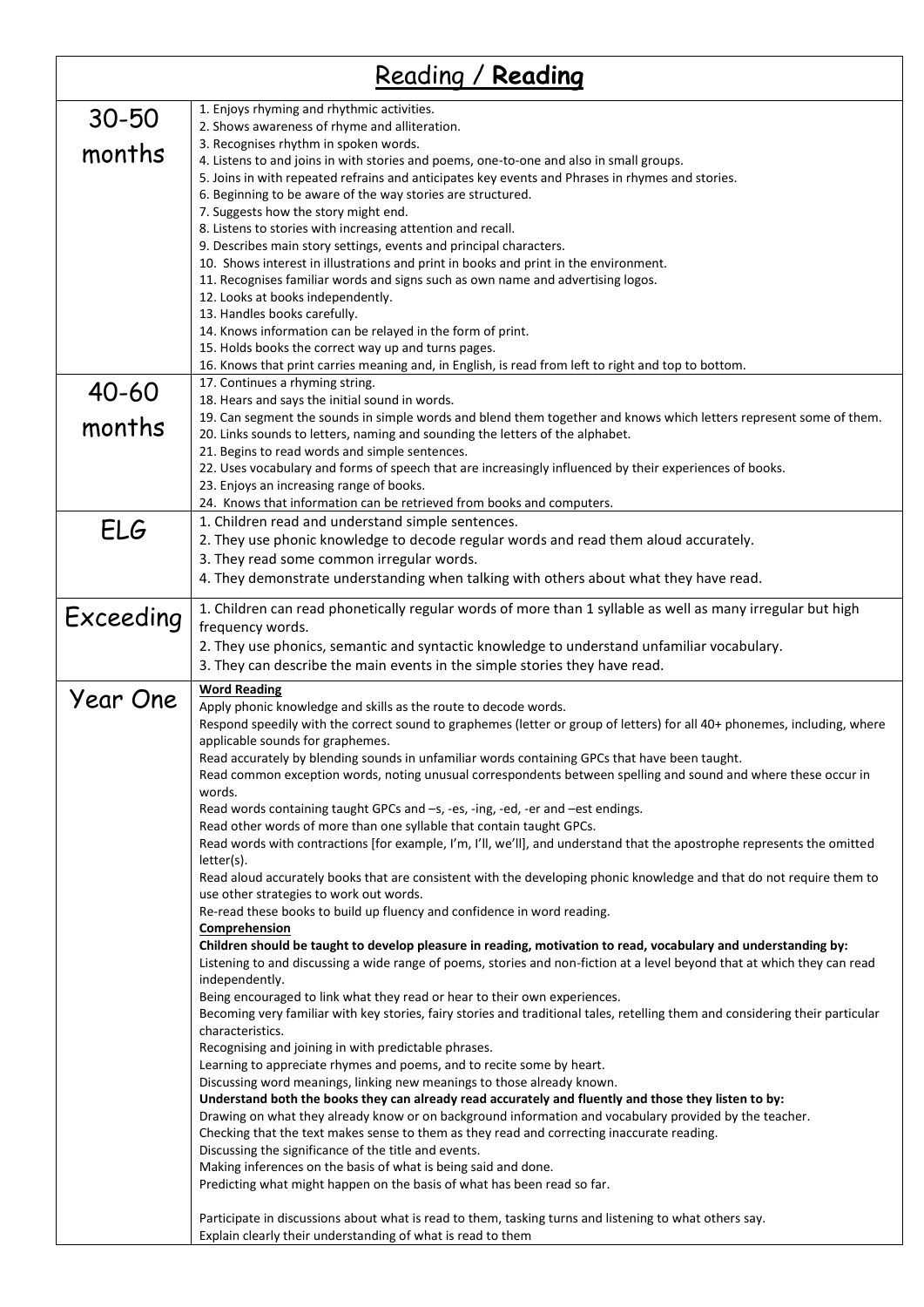| Writing / Writing |                                                                                                                                                                                                                                                                                                                                                                                                                                    |  |
|-------------------|------------------------------------------------------------------------------------------------------------------------------------------------------------------------------------------------------------------------------------------------------------------------------------------------------------------------------------------------------------------------------------------------------------------------------------|--|
| $30 - 50$         | 1. Sometimes gives meaning to marks as they draw and paint.<br>2. Ascribes meanings to marks that they see in different places.                                                                                                                                                                                                                                                                                                    |  |
| months            |                                                                                                                                                                                                                                                                                                                                                                                                                                    |  |
| 40-60             | 1. Gives meaning to marks they make as they draw, write and paint.<br>2. Begins to break the flow of speech into words.                                                                                                                                                                                                                                                                                                            |  |
| months            | 3. Continues a rhyming string.<br>4. Hears and says the initial sound in words.                                                                                                                                                                                                                                                                                                                                                    |  |
|                   | 5. Can segment the sounds in simple words and blend them together.<br>6. Links sounds to letters, naming and sounding the letters of the alphabet.                                                                                                                                                                                                                                                                                 |  |
|                   | 7. Uses some clearly identifiable letters to communicate meaning, representing some sounds correctly<br>and in sequence.                                                                                                                                                                                                                                                                                                           |  |
|                   | 8. Writes own name and other things such as labels, captions.<br>9. Attempts to write short sentences in meaningful contexts.                                                                                                                                                                                                                                                                                                      |  |
| ELG               | 1. Children use their phonic knowledge to write words in ways which match their spoken sounds.                                                                                                                                                                                                                                                                                                                                     |  |
|                   | 2. They also write some irregular common words.<br>3. They write simple sentences which can be read by themselves and others.                                                                                                                                                                                                                                                                                                      |  |
|                   | 4. Some words are spelt correctly and others are phonetically plausible.                                                                                                                                                                                                                                                                                                                                                           |  |
| Exceeding         | 1. Children can spell phonically regular words of more than 1 syllable as well as many irregular<br>but high frequency words.                                                                                                                                                                                                                                                                                                      |  |
|                   | 2. They use key features of narrative in their own writing.<br><b>Transcription</b>                                                                                                                                                                                                                                                                                                                                                |  |
| <b>Year One</b>   | Spell:                                                                                                                                                                                                                                                                                                                                                                                                                             |  |
|                   | Words containing each of the 40+ phonemes already taught<br>Common exception words                                                                                                                                                                                                                                                                                                                                                 |  |
|                   | Days of the week                                                                                                                                                                                                                                                                                                                                                                                                                   |  |
|                   | Name the letters of the alphabet in order.<br>Use letter names to distinguish between alternative spellings of the same sound.                                                                                                                                                                                                                                                                                                     |  |
|                   | Using the spelling rule for adding -s or -es as the plural marker for nouns and the third person singular<br>marker of verbs.                                                                                                                                                                                                                                                                                                      |  |
|                   | Using the prefix un-<br>Using -ing, -ed, -er and -est where no change is needed in the spelling of root words. [For example,<br>helping, helped, helper, eating, quicker, quickest]                                                                                                                                                                                                                                                |  |
|                   | Apply simple spelling rules                                                                                                                                                                                                                                                                                                                                                                                                        |  |
|                   | Write from memory simple sentences dictated by the teacher that include words using the GPCs and<br>common exception words taught so far.                                                                                                                                                                                                                                                                                          |  |
|                   | <b>Handwriting</b><br>Sit correctly at a table, holding a pencil comfortably and correctly.<br>Begin to form lower-case letters in the correct direction, starting and finishing in the right place.<br>Form capital letters.<br>Form digits 0-9<br>Understand which letters belong to which handwriting 'families' (i.e. letters that are formed in similar<br>ways) and to practise these.                                       |  |
|                   | <b>Composition</b><br>Write sentences by:<br>Saying out loud what they are going to write about.<br>Composing a sentence orally before writing it.<br>Sequencing sentences to form short narratives.<br>Re-reading what they have written to check that it makes sense.<br>Discuss what they have written with the teacher or other pupils.<br>Read aloud their writing clearly enough to be heard by their peers and the teacher. |  |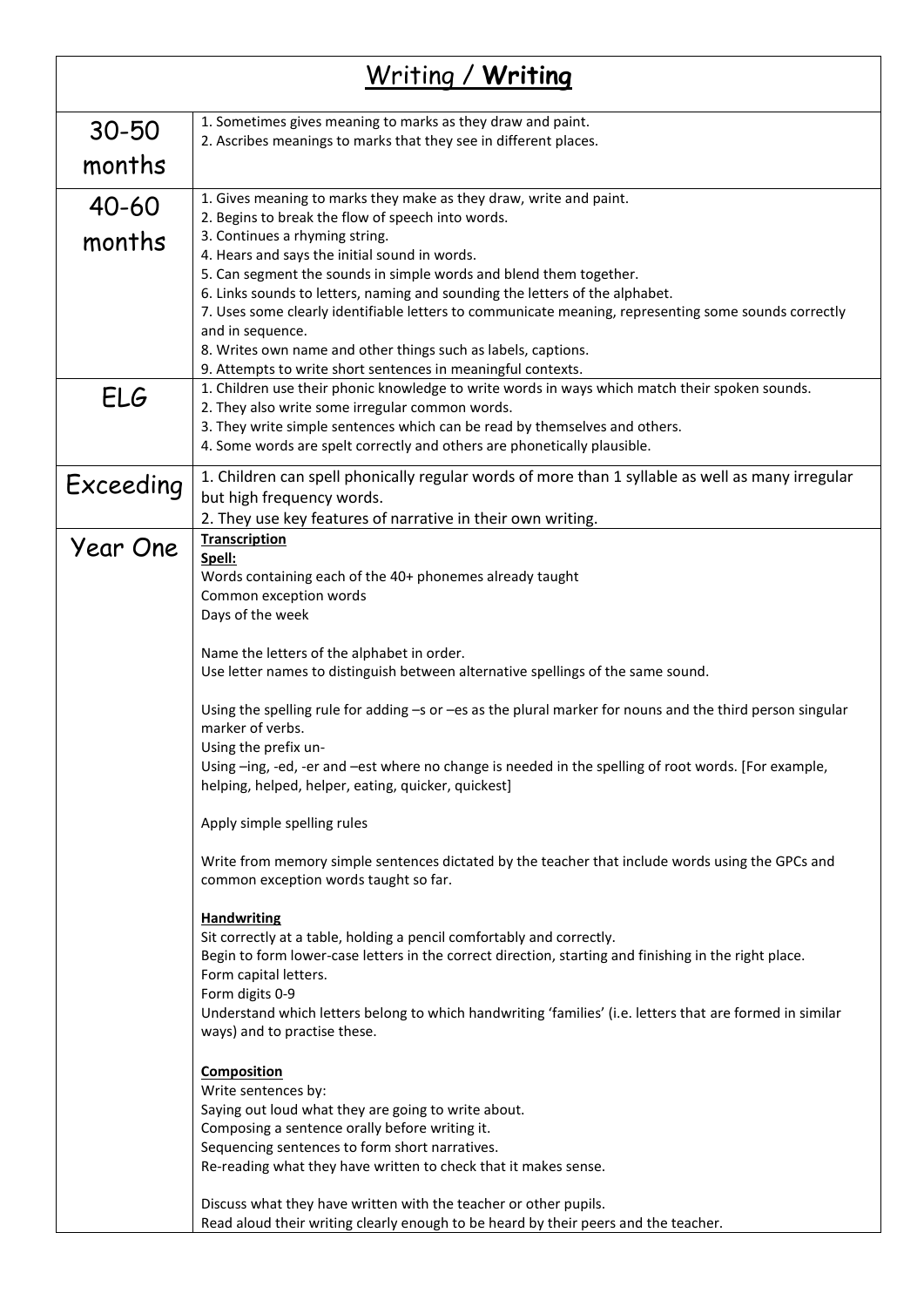| Vocabulary, grammar and punctuation                                                                          |  |
|--------------------------------------------------------------------------------------------------------------|--|
| Develop their understanding of the concepts set out in English Appendix 2 by:                                |  |
| Leaving spaces between words.                                                                                |  |
| Joining words and joining clauses using and.                                                                 |  |
| Beginning to punctuate sentences using capital letters and full stop, question mark or exclamation mark.     |  |
| Using capital letter for names of people, places, the days of the week, and the personal pronoun I.          |  |
|                                                                                                              |  |
| Grammar                                                                                                      |  |
| Word:                                                                                                        |  |
| Regular plural noun suffixes - s or -es [dog, dogs, wish, wishes] including the effect of these suffixes on  |  |
| the meaning of the noun.                                                                                     |  |
| Suffixes that can be added to verbs where no change is needed in the spelling of the root words.             |  |
| How the prefix un-changes the meaning of verbs and adjectives.                                               |  |
| Sentence:                                                                                                    |  |
| How words can combine to make sentences.                                                                     |  |
| Joining words and joining clauses using 'and'                                                                |  |
| Text:                                                                                                        |  |
| Sequencing sentences to form short narratives.                                                               |  |
| <b>Punctuation:</b>                                                                                          |  |
| Separation of words with spaces.                                                                             |  |
| Introduction to capital letters, full stops, question marks and exclamation marks to demarcate sentences.    |  |
| Capital letters for names and for the personal pronoun I                                                     |  |
| <b>Terminology for pupils:</b>                                                                               |  |
| Letter, capital letter, word, singular, plural, sentence, punctuation, full stop, question mark, exclamation |  |
| mark.                                                                                                        |  |
|                                                                                                              |  |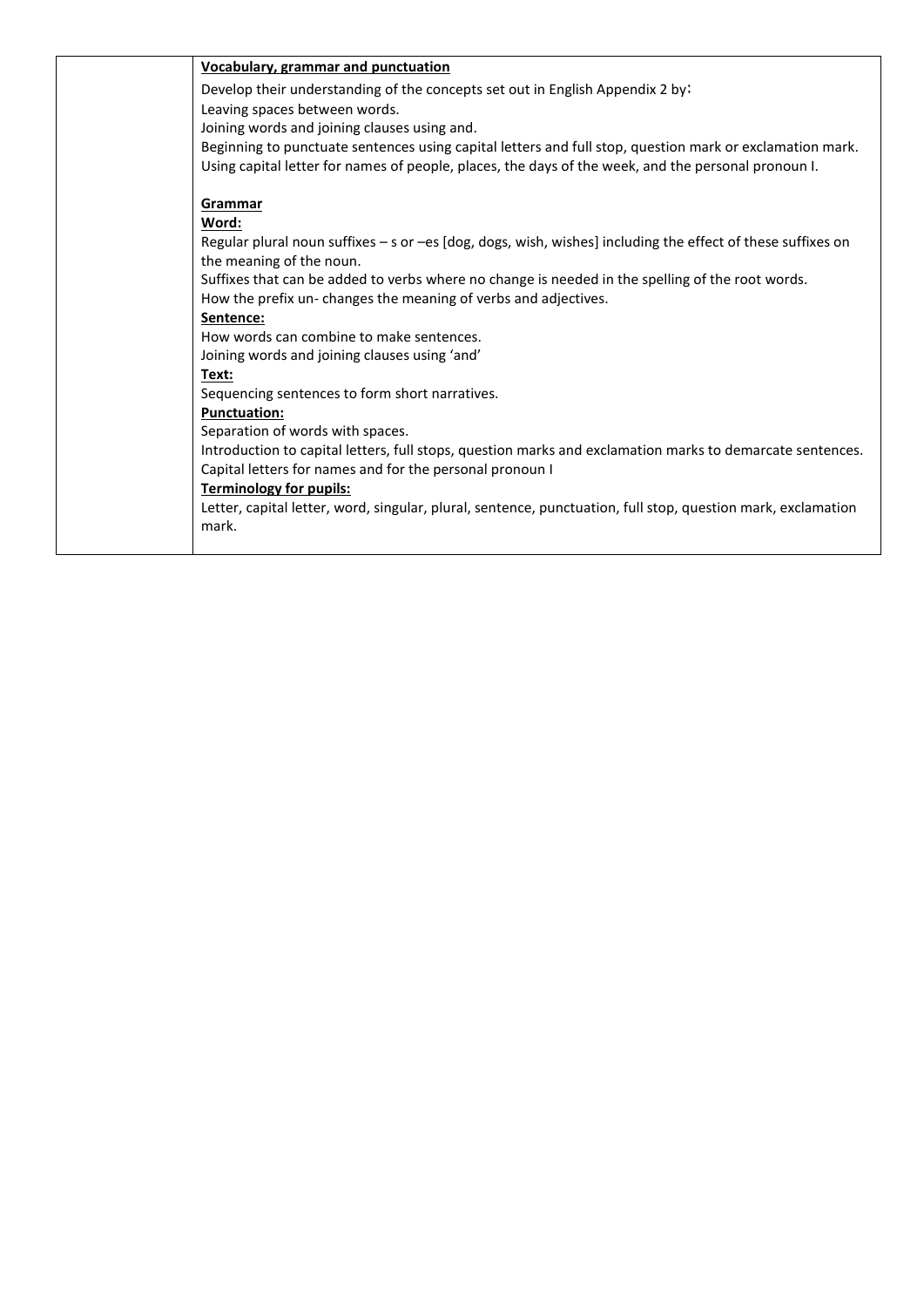| The World / <b>Science</b> |                                                                                                                                                                                                                                                                                                                                                                                                         |  |  |  |
|----------------------------|---------------------------------------------------------------------------------------------------------------------------------------------------------------------------------------------------------------------------------------------------------------------------------------------------------------------------------------------------------------------------------------------------------|--|--|--|
| $30 - 50$                  | 1. Comments and asks questions about aspects of their familiar world such as the place where they live or<br>the natural world.                                                                                                                                                                                                                                                                         |  |  |  |
| months                     | 2. Can talk about some of the things they have observed such as plants, animals, natural and found objects.<br>3. Talks about why things happen and how things work.                                                                                                                                                                                                                                    |  |  |  |
|                            | 4. Developing an understanding of growth, decay and changes over time.<br>5. Shows care and concern for living things and the environment.                                                                                                                                                                                                                                                              |  |  |  |
| 40-60                      | 6. Looks closely at similarities, differences, patterns and change.                                                                                                                                                                                                                                                                                                                                     |  |  |  |
| months                     |                                                                                                                                                                                                                                                                                                                                                                                                         |  |  |  |
| <b>ELG</b>                 | 1. Children know about similarities and differences in relation to places, objects, materials and living things.<br>2. They talk about the features of their own immediate environment and how environments might vary from<br>one another.<br>3. They make observations of animals and plants and explain why some things occur, and talk about changes.                                               |  |  |  |
| Exceeding                  | 1. Children know that the environment and living things are influenced by human activity.<br>2. They can describe some actions which people in their own communities do that help to maintain the area<br>they live in.                                                                                                                                                                                 |  |  |  |
|                            | 3. They know the properties of some materials and can suggest some of the purposes they are used for.<br>4. They are familiar with basic scientific concepts such as floating, sinking, experimentation.                                                                                                                                                                                                |  |  |  |
| Year One                   | <b>Working scientifically</b><br>During year 1 and 2, pupils should be taught to use the following practical scientific methods, processes<br>and skills through the teaching of the programme of study content:<br>Asking simple questions and recognising that they can be answered in different ways.                                                                                                |  |  |  |
|                            | Observing closely, using simple equipment.                                                                                                                                                                                                                                                                                                                                                              |  |  |  |
|                            | Performing simple tests.                                                                                                                                                                                                                                                                                                                                                                                |  |  |  |
|                            | Identifying and classifying.<br>Using their observations and ideas to suggest answers to questions.                                                                                                                                                                                                                                                                                                     |  |  |  |
|                            | Gathering and recording data to help in answering questions.                                                                                                                                                                                                                                                                                                                                            |  |  |  |
|                            |                                                                                                                                                                                                                                                                                                                                                                                                         |  |  |  |
|                            | Plants<br>Identify and name a variety of common wild and garden plants, including deciduous and evergreen trees.<br>Identify and describe the basic structure of a variety of common flowering plants, including trees.                                                                                                                                                                                 |  |  |  |
|                            | Animals, including humans                                                                                                                                                                                                                                                                                                                                                                               |  |  |  |
|                            | Identify and name a variety of common animals, including fish, amphibians, reptiles, birds and mammals.<br>Identify and name a variety of common animals that are carnivores, herbivores and omnivores.<br>Describe and compare the structure of common animals (fish, amphibians, reptiles, birds and mammals,                                                                                         |  |  |  |
|                            | including pets.)<br>Identify, name, draw and label the basic parts of the human body and say which part of the body is<br>associated with each sense.                                                                                                                                                                                                                                                   |  |  |  |
|                            | Everyday materials<br>Distinguish between an object and the material from which it is made.<br>Identify and name a variety of everyday materials, including wood, plastic, glass, metal, water and rock.<br>Describe the simple physical properties of a variety of everyday materials.<br>Compare and group together a variety of everyday materials on the basis of their simple physical properties. |  |  |  |
|                            | Seasonal change<br>Observe changes across the four seasons.<br>Observe and describe weather associated with the seasons and how day length varies.                                                                                                                                                                                                                                                      |  |  |  |

 $\mathsf{r}$ 

 $\overline{\phantom{0}}$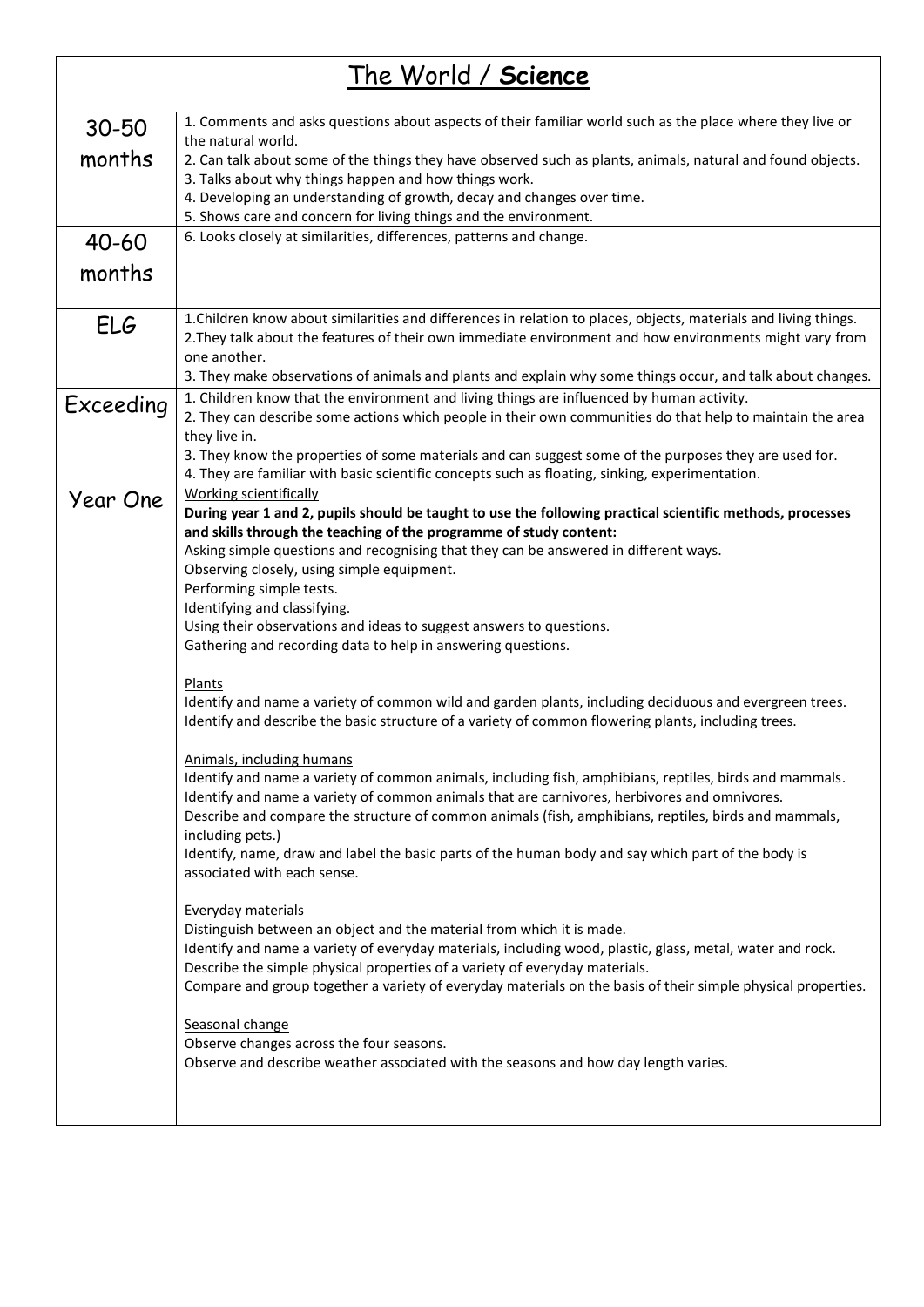| Technology / Computing            |                                                                                                                                                                                                                                                                                                                                                                                                                                                                                                                                                                                                                                                                                                      |  |
|-----------------------------------|------------------------------------------------------------------------------------------------------------------------------------------------------------------------------------------------------------------------------------------------------------------------------------------------------------------------------------------------------------------------------------------------------------------------------------------------------------------------------------------------------------------------------------------------------------------------------------------------------------------------------------------------------------------------------------------------------|--|
| $30 - 50$<br>months               | 1. Knows how to operate simple equipment, e.g. turns on CD player and uses remote control.<br>2. Shows an interest in technological toys with knobs or pulleys, or real objects such as cameras or<br>mobile phones.<br>3. Shows skill in making toys work by pressing parts or lifting flaps to achieve effects such as sound,<br>movements or new images.<br>4. Knows that information can be retrieved from computers                                                                                                                                                                                                                                                                             |  |
| 40-60<br>months                   | 5. Completes a simple program on a computer.<br>6. Uses ICT hardware to interact with age-appropriate computer software.                                                                                                                                                                                                                                                                                                                                                                                                                                                                                                                                                                             |  |
| ELG                               | 1. Children recognise that a range of technology is used in places such as homes and schools.<br>2. They select and use technology for particular purposes.                                                                                                                                                                                                                                                                                                                                                                                                                                                                                                                                          |  |
| Exceeding                         | 1. Children find out about and use a range of everyday technology.<br>2. They select appropriate applications that support an identified need, for example in deciding how<br>best to make a record of a special event in their lives, such as a journey on as steam train.                                                                                                                                                                                                                                                                                                                                                                                                                          |  |
| Year One<br>(Key<br>Stage<br>One) | Computing<br>Understand what algorithms are; how they are implemented as programs on digital devices; and that<br>programs execute by following precise and unambiguous instructions.<br>Create and debug simple programs.<br>Use logical reasoning to predict the behaviour of simple programs.<br>Use technology purposefully to create, organise, store, manipulate and retrieve digital content.<br>Recognise common uses of information technology beyond school.<br>Use technology safely and respectively, keeping personal information private; identify where to go for<br>help and support when they have concerns about content or contact on the internet or other online<br>technology. |  |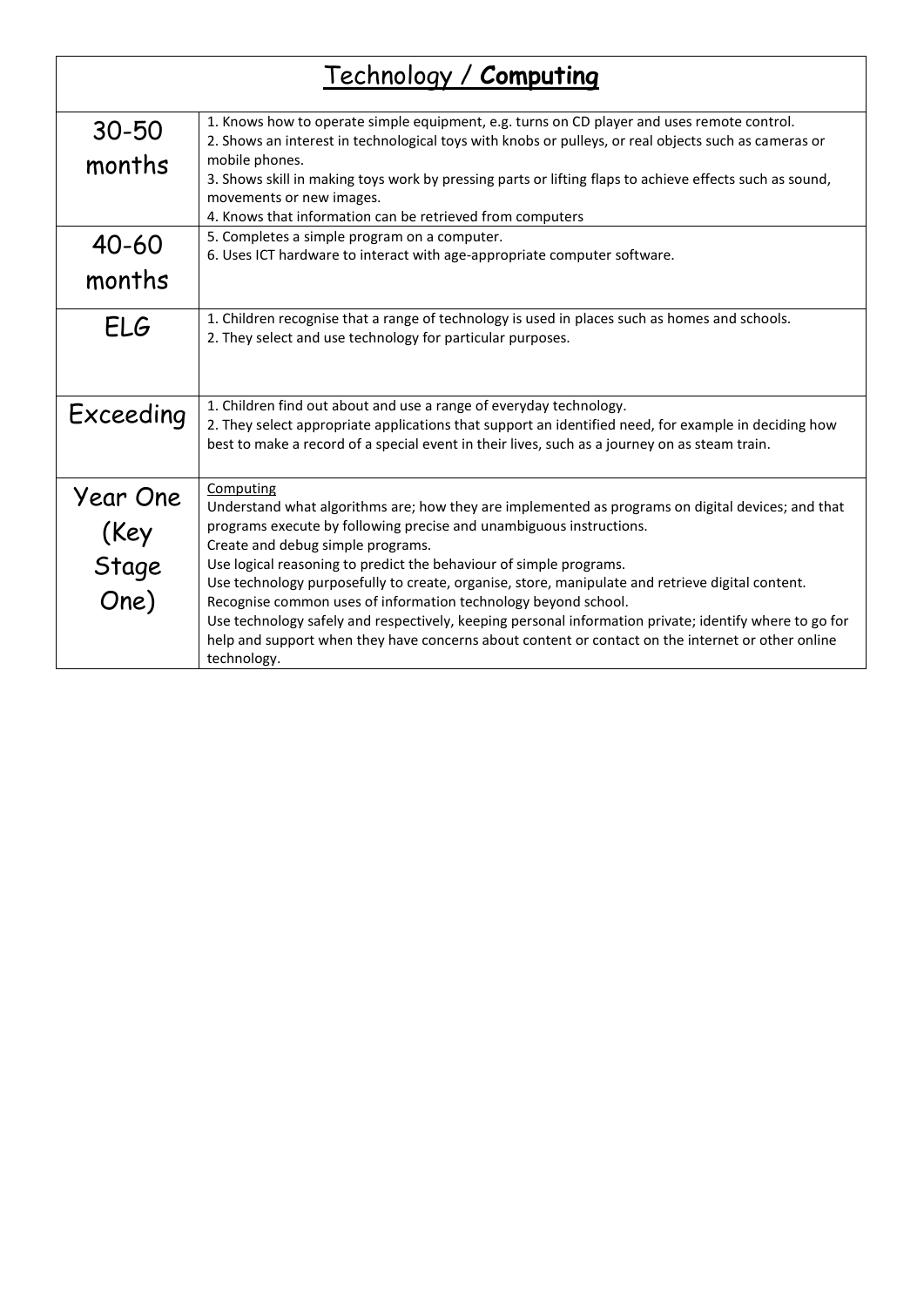## People and communities / **History**

| $30 - 50$ | 1. Shows interest in the lives of people who are familiar to them.                                                                                                                                                                                                                                                                                                                                                                                             |  |  |
|-----------|----------------------------------------------------------------------------------------------------------------------------------------------------------------------------------------------------------------------------------------------------------------------------------------------------------------------------------------------------------------------------------------------------------------------------------------------------------------|--|--|
|           | 2. Remembers and talks about significant events in their own experience.                                                                                                                                                                                                                                                                                                                                                                                       |  |  |
| months    | 3. Recognises and describes special times or events for family or friends.<br>4. Shows interest in different occupations and ways of life.                                                                                                                                                                                                                                                                                                                     |  |  |
|           | 5. Knows some of the things that make them unique, and can talk about some of the similarities and                                                                                                                                                                                                                                                                                                                                                             |  |  |
|           | differences in relation to friends or family.                                                                                                                                                                                                                                                                                                                                                                                                                  |  |  |
| 40-60     | 6. Enjoys joining in with family customs and routines.                                                                                                                                                                                                                                                                                                                                                                                                         |  |  |
|           |                                                                                                                                                                                                                                                                                                                                                                                                                                                                |  |  |
| months    |                                                                                                                                                                                                                                                                                                                                                                                                                                                                |  |  |
| ELG       | 1. Children talk about past and present events in their own lives and in the lives of family members.                                                                                                                                                                                                                                                                                                                                                          |  |  |
|           | 2. They know that other children don't always enjoy the same things, and are sensitive to this.                                                                                                                                                                                                                                                                                                                                                                |  |  |
|           | 3. They know about similarities and differences between themselves and others, and among<br>families, communities and traditions.                                                                                                                                                                                                                                                                                                                              |  |  |
|           |                                                                                                                                                                                                                                                                                                                                                                                                                                                                |  |  |
| Exceeding | 1. Children know the difference between past and present events in their own lives and some reasons<br>why people's lives were different in the past.                                                                                                                                                                                                                                                                                                          |  |  |
|           | 2. They know that other children have different likes and dislikes and that they may be good at                                                                                                                                                                                                                                                                                                                                                                |  |  |
|           | different things.                                                                                                                                                                                                                                                                                                                                                                                                                                              |  |  |
|           | 3. They understand that different people have different beliefs, attitudes, customs and traditions and<br>why it is important to treat them with respect.                                                                                                                                                                                                                                                                                                      |  |  |
|           | Pupils should develop an awareness of the past, using common words and phrases relating to the                                                                                                                                                                                                                                                                                                                                                                 |  |  |
| Year One  | passing of time.                                                                                                                                                                                                                                                                                                                                                                                                                                               |  |  |
| (Key      | They should know where the people and events they study fit within a chronological framework and                                                                                                                                                                                                                                                                                                                                                               |  |  |
| Stage     | identify similarities and differences between ways of life in different periods.<br>They should use a wide vocabulary of everyday historical terms.                                                                                                                                                                                                                                                                                                            |  |  |
|           | They should ask and answer questions, choosing and using parts of stories and other sources to                                                                                                                                                                                                                                                                                                                                                                 |  |  |
| One)      | show that they know and understand some of the ways in which we find out about the past and                                                                                                                                                                                                                                                                                                                                                                    |  |  |
|           | identify different ways in which it is represented.                                                                                                                                                                                                                                                                                                                                                                                                            |  |  |
|           | Changes within living memory. Where appropriate, these should be used to reveal aspects of change in<br>national life.                                                                                                                                                                                                                                                                                                                                         |  |  |
|           | Events beyond living memory that are significant nationally or globally [for example, the Great Fire of<br>London, the first aeroplane flight or events commemorated through festivals or anniversaries]                                                                                                                                                                                                                                                       |  |  |
|           | The lives of significant individuals in the past who have contributed to national and international<br>achievements. Some should be used to compare aspects of life in different periods.<br>[For example. Elizabeth 1 and Queen Victoria, Christopher Columbus and Neil Armstrong, William<br>Caxton and Tim Berners-Lee, Pieter Bruegel the Elder and LS Lowry, Rosa Parks and Emily Davison,<br>Mary Seacole and/or Florence Nightingale and Edith Cavell.] |  |  |
|           | Significant historical events, people, places in their own locality                                                                                                                                                                                                                                                                                                                                                                                            |  |  |
|           |                                                                                                                                                                                                                                                                                                                                                                                                                                                                |  |  |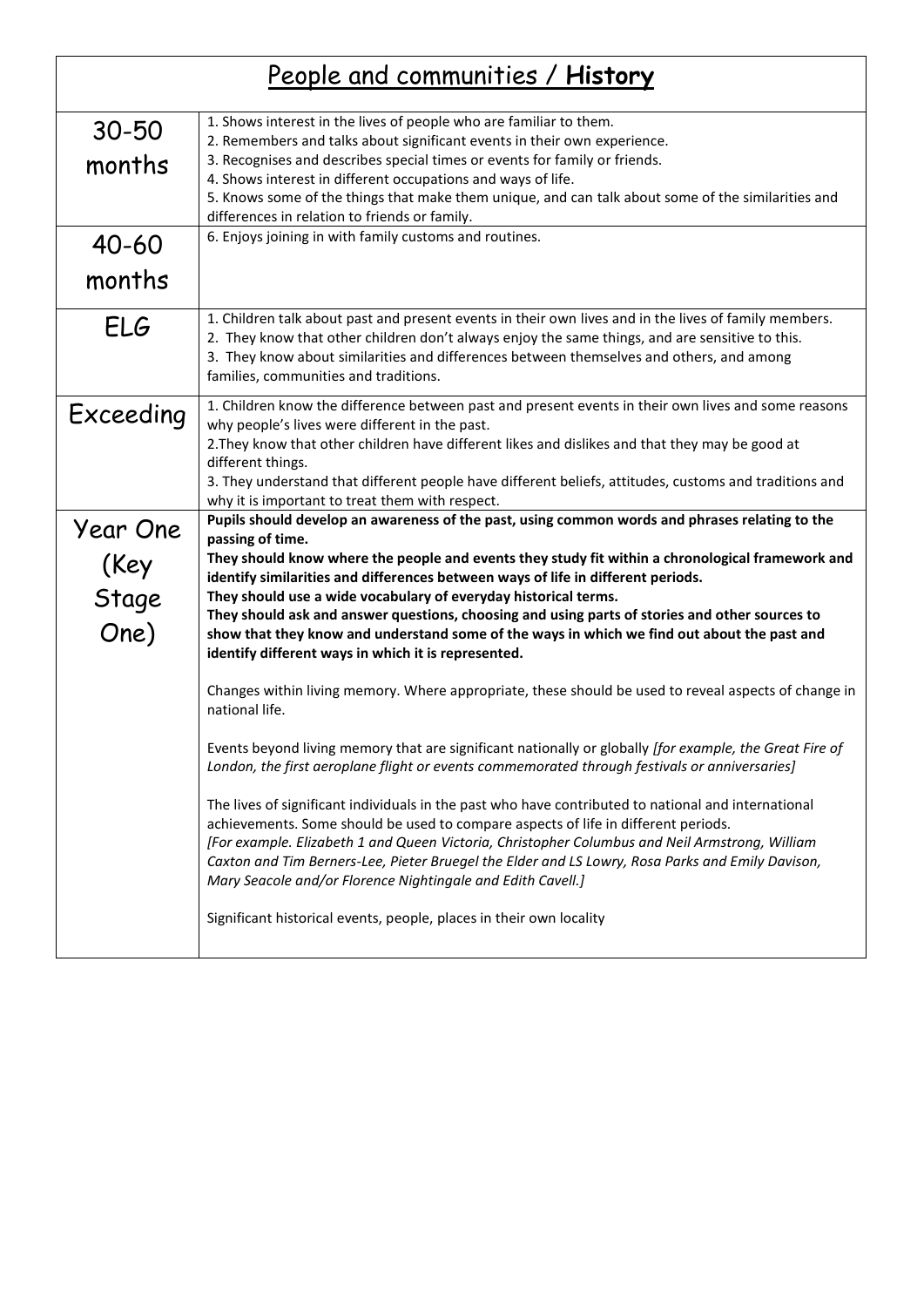## The World / **Geography**

| $30 - 50$       | 1. Comments and asks questions about aspects of their familiar world such as the place where they live or                                                                                             |  |  |
|-----------------|-------------------------------------------------------------------------------------------------------------------------------------------------------------------------------------------------------|--|--|
|                 | the natural world.                                                                                                                                                                                    |  |  |
| months          | 2. Can talk about some of the things they have observed such as plants, animals, natural and found objects.                                                                                           |  |  |
|                 | 3. Talks about why things happen and how things work.                                                                                                                                                 |  |  |
|                 | 4. Developing an understanding of growth, decay and changes over time.                                                                                                                                |  |  |
|                 | 5. Shows care and concern for living things and the environment.<br>6. Looks closely at similarities, differences, patterns and change.                                                               |  |  |
| $40 - 60$       |                                                                                                                                                                                                       |  |  |
| months          |                                                                                                                                                                                                       |  |  |
|                 |                                                                                                                                                                                                       |  |  |
|                 | 1. Children know about similarities and differences in relation to places, objects, materials and living things.                                                                                      |  |  |
| ELG             | 2. They talk about the features of their own immediate environment and how environments might vary from                                                                                               |  |  |
|                 | one another.                                                                                                                                                                                          |  |  |
|                 |                                                                                                                                                                                                       |  |  |
|                 | 1. Children know that the environment and living things are influenced by human activity.                                                                                                             |  |  |
| Exceeding       | 2. They can describe some actions which people in their own communities do that help to maintain the area                                                                                             |  |  |
|                 | they live in.                                                                                                                                                                                         |  |  |
|                 |                                                                                                                                                                                                       |  |  |
| <b>Year One</b> | Pupils should develop knowledge about the world, the United Kingdom and their locality. They should                                                                                                   |  |  |
|                 | understand basic subject-specific vocabulary relating to human and physical geography and begin to use                                                                                                |  |  |
| (Key            | geographical skills, including first-hand observations, to enhance their locational awareness.                                                                                                        |  |  |
| Stage<br>One)   |                                                                                                                                                                                                       |  |  |
|                 | <b>Locational Knowledge</b>                                                                                                                                                                           |  |  |
|                 | Name and locate the world's seven continents and five oceans.<br>Name, locate and identify characteristics of the four countries and capital cities of the United Kingdom and                         |  |  |
|                 | its surrounding seas.                                                                                                                                                                                 |  |  |
|                 |                                                                                                                                                                                                       |  |  |
|                 | Place Knowledge                                                                                                                                                                                       |  |  |
|                 | Understand geographical similarities and differences through studying the human and physical geography of                                                                                             |  |  |
|                 | a small area of the United Kingdom, and a small area in a contrasting non-European country.                                                                                                           |  |  |
|                 |                                                                                                                                                                                                       |  |  |
|                 | Human and physical knowledge                                                                                                                                                                          |  |  |
|                 | Identify seasonal and daily weather patterns in the United Kingdom and the location of hot and cold areas of                                                                                          |  |  |
|                 | the world in relation to the Equator and the North and South Poles.                                                                                                                                   |  |  |
|                 | Use basic geographical vocabulary to refer to:<br>Key physical features, including: beach, cliff, coast, forest, hill, mountain, sea, ocean, river, soil, valley,                                     |  |  |
|                 | vegetation, season and weather.                                                                                                                                                                       |  |  |
|                 | Use basic geographical vocabulary to refer to:                                                                                                                                                        |  |  |
|                 | Key human features, including: city, town, village, factory, farm, house, office, port, harbour and shop.                                                                                             |  |  |
|                 |                                                                                                                                                                                                       |  |  |
|                 | Geographical skills and fieldwork                                                                                                                                                                     |  |  |
|                 | Use world maps, atlases and globes to identify the United Kingdom and its countries, as well as the                                                                                                   |  |  |
|                 | countries, continents and oceans studies at this key sage.                                                                                                                                            |  |  |
|                 | Use simple compass directions (North, South, East, West) and locational and directional language [for                                                                                                 |  |  |
|                 | example, near and far; left and right], to describe the location of features and routes on a map.<br>Use aerial photographs and plan perspectives to recognise landmarks and basic human and physical |  |  |
|                 | features; devise a simple map; and use and construct basic symbols in a key.                                                                                                                          |  |  |
|                 | Use simple fieldwork and observational skills to study the geography of their school and its grounds and the                                                                                          |  |  |
|                 | key human and physical features of its surrounding environment.                                                                                                                                       |  |  |
|                 |                                                                                                                                                                                                       |  |  |
|                 |                                                                                                                                                                                                       |  |  |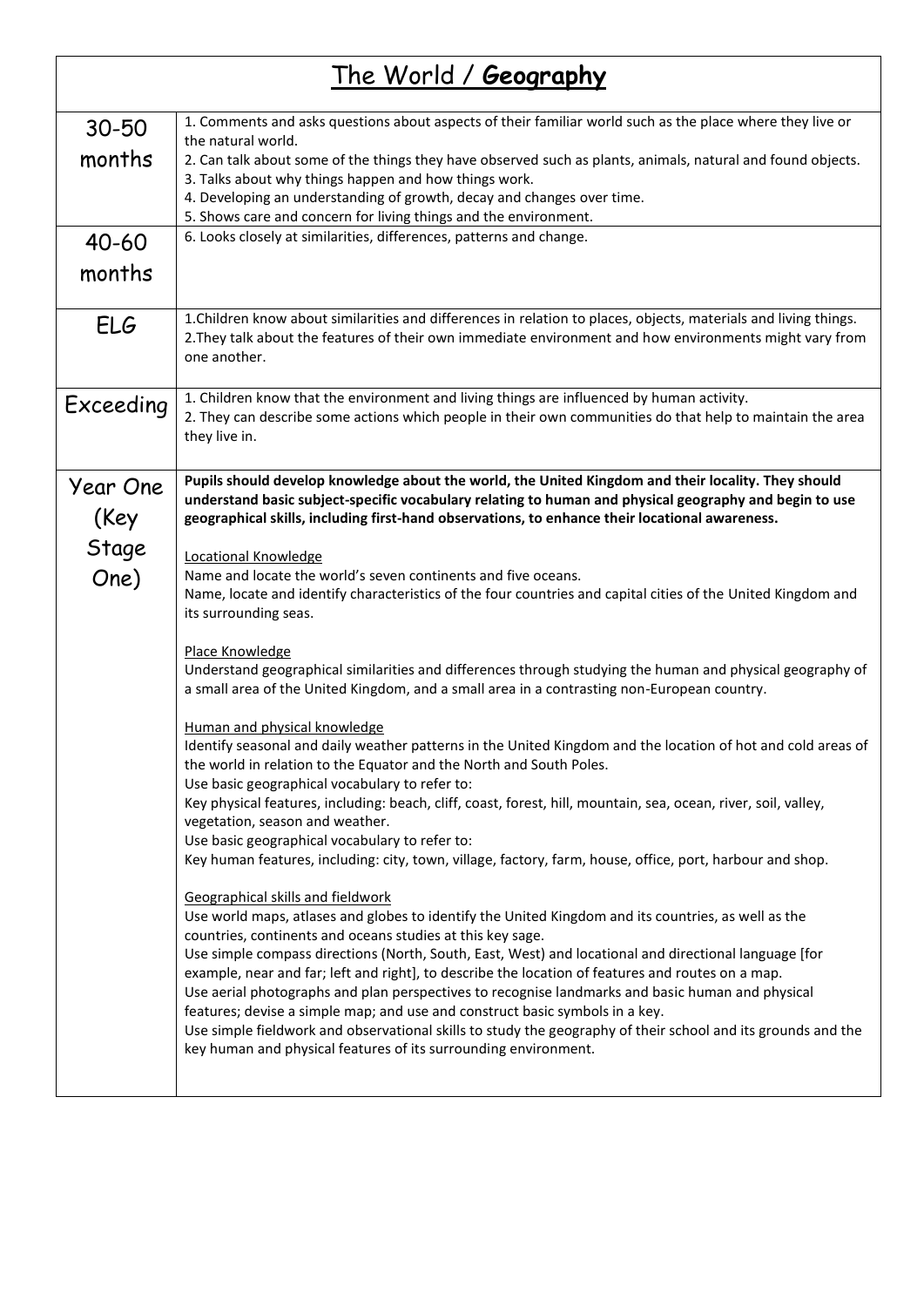## Moving and Handling / EMM / **Physical Education**

| 30-50<br>months | <b>Moving and Handling</b><br>1. Moves freely and with pleasure and confidence in a range of ways, such as slithering, shuffling, rolling,<br>crawling, walking, running, jumping, skipping, sliding<br>and hopping.<br>2. Mounts stairs, steps or climbing equipment using alternate feet.<br>3. Walks downstairs, two feet to each step while carrying a small object.<br>4. Runs skilfully and negotiates space successfully, adjusting speed or direction to avoid obstacles.<br>5. Can stand momentarily on one foot when shown.<br>6. Can catch a large ball.<br>7. Draws lines and circles using gross motor movements.<br>8. Uses one-handed tools and equipment, e.g. makes snips in paper with child scissors.<br>9. Holds pencil between thumb and two fingers, no longer using whole-hand grasp.<br>10. Holds pencil near point between first two fingers and thumb and uses it with good control.<br>11. Can copy some letters, e.g. letters from their name.<br><b>Exploring and using media and materials:</b><br>1. Enjoys joining in with dancing and ring games.<br>3. Beginning to move rhythmically. |  |  |  |
|-----------------|--------------------------------------------------------------------------------------------------------------------------------------------------------------------------------------------------------------------------------------------------------------------------------------------------------------------------------------------------------------------------------------------------------------------------------------------------------------------------------------------------------------------------------------------------------------------------------------------------------------------------------------------------------------------------------------------------------------------------------------------------------------------------------------------------------------------------------------------------------------------------------------------------------------------------------------------------------------------------------------------------------------------------------------------------------------------------------------------------------------------------|--|--|--|
|                 | <b>Moving and Handling</b>                                                                                                                                                                                                                                                                                                                                                                                                                                                                                                                                                                                                                                                                                                                                                                                                                                                                                                                                                                                                                                                                                               |  |  |  |
| 40-60           | 12. Experiments with different ways of moving.                                                                                                                                                                                                                                                                                                                                                                                                                                                                                                                                                                                                                                                                                                                                                                                                                                                                                                                                                                                                                                                                           |  |  |  |
| months          | 13. Jumps off an object and lands appropriately.                                                                                                                                                                                                                                                                                                                                                                                                                                                                                                                                                                                                                                                                                                                                                                                                                                                                                                                                                                                                                                                                         |  |  |  |
|                 | 14. Negotiates space successfully when playing racing and chasing games with other children, adjusting<br>speed or changing direction to avoid obstacles.                                                                                                                                                                                                                                                                                                                                                                                                                                                                                                                                                                                                                                                                                                                                                                                                                                                                                                                                                                |  |  |  |
|                 | 15. Travels with confidence and skill around, under, over and through balancing and climbing equipment.                                                                                                                                                                                                                                                                                                                                                                                                                                                                                                                                                                                                                                                                                                                                                                                                                                                                                                                                                                                                                  |  |  |  |
|                 | 16. Shows increasing control over an object in pushing, patting, throwing, catching or kicking it.                                                                                                                                                                                                                                                                                                                                                                                                                                                                                                                                                                                                                                                                                                                                                                                                                                                                                                                                                                                                                       |  |  |  |
|                 | 17. Uses simple tools to effect changes to materials.                                                                                                                                                                                                                                                                                                                                                                                                                                                                                                                                                                                                                                                                                                                                                                                                                                                                                                                                                                                                                                                                    |  |  |  |
|                 | 18. Handles tools, objects, construction and malleable materials safely and with increasing control.                                                                                                                                                                                                                                                                                                                                                                                                                                                                                                                                                                                                                                                                                                                                                                                                                                                                                                                                                                                                                     |  |  |  |
|                 | 19. Shows a preference for a dominant hand.                                                                                                                                                                                                                                                                                                                                                                                                                                                                                                                                                                                                                                                                                                                                                                                                                                                                                                                                                                                                                                                                              |  |  |  |
|                 | 20. Begins to use anticlockwise movement and retrace vertical lines.                                                                                                                                                                                                                                                                                                                                                                                                                                                                                                                                                                                                                                                                                                                                                                                                                                                                                                                                                                                                                                                     |  |  |  |
|                 | 21. Begins to form recognisable letters.                                                                                                                                                                                                                                                                                                                                                                                                                                                                                                                                                                                                                                                                                                                                                                                                                                                                                                                                                                                                                                                                                 |  |  |  |
|                 | 22. Uses a pencil and holds it effectively to form recognisable letters, most of which are correctly formed.                                                                                                                                                                                                                                                                                                                                                                                                                                                                                                                                                                                                                                                                                                                                                                                                                                                                                                                                                                                                             |  |  |  |
|                 | <b>Exploring and using media and materials:</b>                                                                                                                                                                                                                                                                                                                                                                                                                                                                                                                                                                                                                                                                                                                                                                                                                                                                                                                                                                                                                                                                          |  |  |  |
|                 | 14. Begins to build a repertoire of songs and dances.                                                                                                                                                                                                                                                                                                                                                                                                                                                                                                                                                                                                                                                                                                                                                                                                                                                                                                                                                                                                                                                                    |  |  |  |
|                 |                                                                                                                                                                                                                                                                                                                                                                                                                                                                                                                                                                                                                                                                                                                                                                                                                                                                                                                                                                                                                                                                                                                          |  |  |  |
|                 | <b>Moving and Handling</b>                                                                                                                                                                                                                                                                                                                                                                                                                                                                                                                                                                                                                                                                                                                                                                                                                                                                                                                                                                                                                                                                                               |  |  |  |
| ELG             | 1. Children show good control and co-ordination in large and small movements.                                                                                                                                                                                                                                                                                                                                                                                                                                                                                                                                                                                                                                                                                                                                                                                                                                                                                                                                                                                                                                            |  |  |  |
|                 | 2. Children move confidently in a range of ways, safely negotiating space.                                                                                                                                                                                                                                                                                                                                                                                                                                                                                                                                                                                                                                                                                                                                                                                                                                                                                                                                                                                                                                               |  |  |  |
|                 | 3. They handle equipment and tools effectively, including pencils for writing.                                                                                                                                                                                                                                                                                                                                                                                                                                                                                                                                                                                                                                                                                                                                                                                                                                                                                                                                                                                                                                           |  |  |  |
|                 |                                                                                                                                                                                                                                                                                                                                                                                                                                                                                                                                                                                                                                                                                                                                                                                                                                                                                                                                                                                                                                                                                                                          |  |  |  |
|                 | <b>Exploring and using media and materials:</b>                                                                                                                                                                                                                                                                                                                                                                                                                                                                                                                                                                                                                                                                                                                                                                                                                                                                                                                                                                                                                                                                          |  |  |  |
|                 | 1. Children dance, and experiment with ways of changing them.                                                                                                                                                                                                                                                                                                                                                                                                                                                                                                                                                                                                                                                                                                                                                                                                                                                                                                                                                                                                                                                            |  |  |  |
|                 | <b>Moving and Handling</b>                                                                                                                                                                                                                                                                                                                                                                                                                                                                                                                                                                                                                                                                                                                                                                                                                                                                                                                                                                                                                                                                                               |  |  |  |
| Exceeding       | 1. Children can hop confidently and skip in time to music.                                                                                                                                                                                                                                                                                                                                                                                                                                                                                                                                                                                                                                                                                                                                                                                                                                                                                                                                                                                                                                                               |  |  |  |
|                 | 2. They hold paper in position and use their preferred hand for writing, using a correct pencil grip.                                                                                                                                                                                                                                                                                                                                                                                                                                                                                                                                                                                                                                                                                                                                                                                                                                                                                                                                                                                                                    |  |  |  |
|                 | 3. They are beginning to be able to write on lines and control letter size.                                                                                                                                                                                                                                                                                                                                                                                                                                                                                                                                                                                                                                                                                                                                                                                                                                                                                                                                                                                                                                              |  |  |  |
|                 |                                                                                                                                                                                                                                                                                                                                                                                                                                                                                                                                                                                                                                                                                                                                                                                                                                                                                                                                                                                                                                                                                                                          |  |  |  |
| Year One        | Pupils should develop fundamental movement skills, becoming increasingly competent and confident and                                                                                                                                                                                                                                                                                                                                                                                                                                                                                                                                                                                                                                                                                                                                                                                                                                                                                                                                                                                                                     |  |  |  |
|                 | access a broad range of opportunities to extend their agility, balance and coordination, individually and                                                                                                                                                                                                                                                                                                                                                                                                                                                                                                                                                                                                                                                                                                                                                                                                                                                                                                                                                                                                                |  |  |  |
| (Key            | with others. They should be able to engage in competitive (both against self and against others) and co-                                                                                                                                                                                                                                                                                                                                                                                                                                                                                                                                                                                                                                                                                                                                                                                                                                                                                                                                                                                                                 |  |  |  |
| Stage           | operative physical activities, in a range of increasingly challenging situations.                                                                                                                                                                                                                                                                                                                                                                                                                                                                                                                                                                                                                                                                                                                                                                                                                                                                                                                                                                                                                                        |  |  |  |
| One)            | Master basic movements including running, jumping, throwing and catching, as well as developing balance,                                                                                                                                                                                                                                                                                                                                                                                                                                                                                                                                                                                                                                                                                                                                                                                                                                                                                                                                                                                                                 |  |  |  |
|                 | agility and co-ordination, and begin to apply these in a range of activities.                                                                                                                                                                                                                                                                                                                                                                                                                                                                                                                                                                                                                                                                                                                                                                                                                                                                                                                                                                                                                                            |  |  |  |
|                 | Participate in team games, developing simple tactics for attacking and defending.                                                                                                                                                                                                                                                                                                                                                                                                                                                                                                                                                                                                                                                                                                                                                                                                                                                                                                                                                                                                                                        |  |  |  |
|                 | Perform dances using simple movement patterns.                                                                                                                                                                                                                                                                                                                                                                                                                                                                                                                                                                                                                                                                                                                                                                                                                                                                                                                                                                                                                                                                           |  |  |  |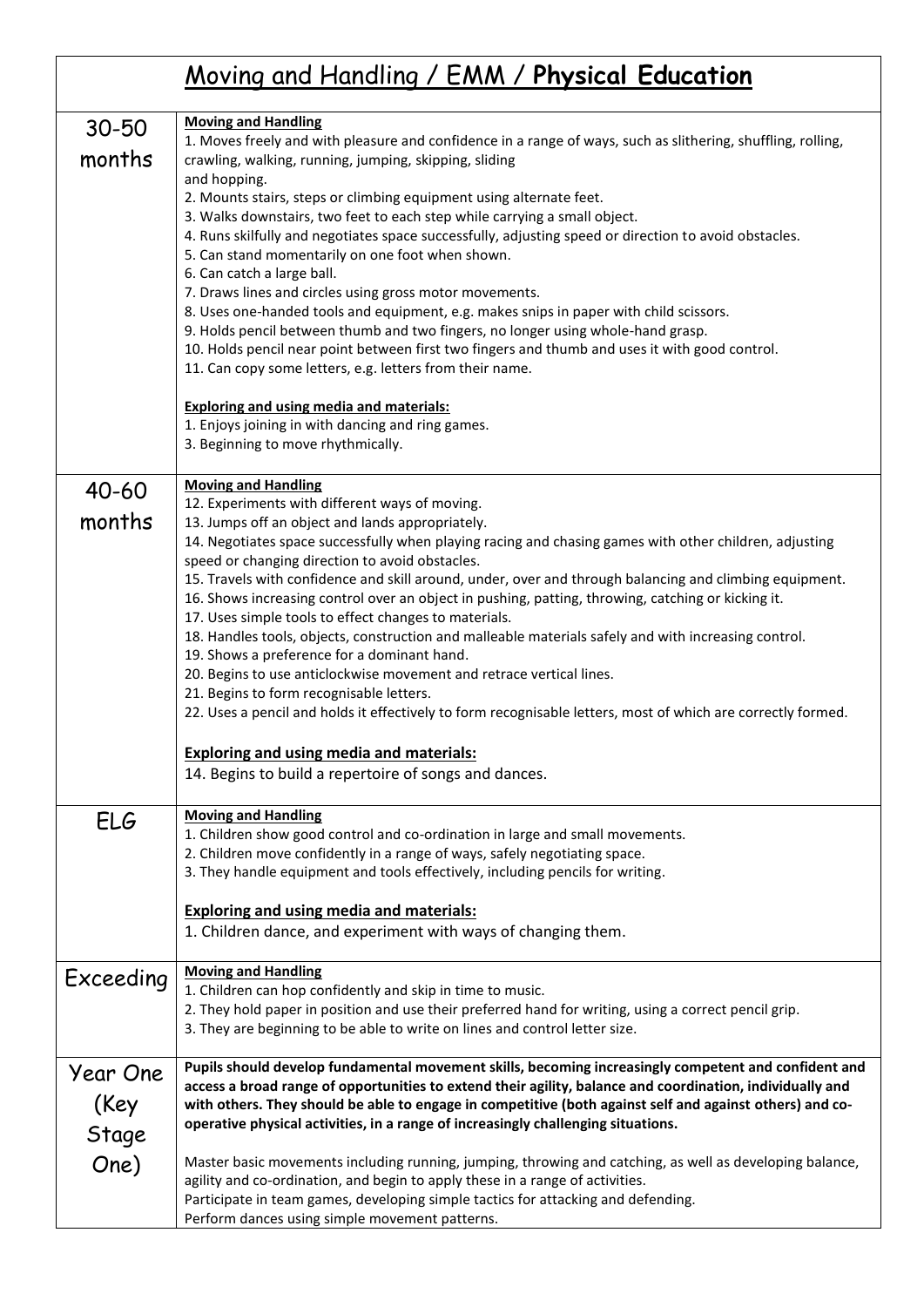| <u>Exploring and using media and materials / Being Imaginative /</u> |                                                                                                                                                                                                                                                                                                                                                                                                                                                                                                                                                                                                                                                                                                                                                        |  |
|----------------------------------------------------------------------|--------------------------------------------------------------------------------------------------------------------------------------------------------------------------------------------------------------------------------------------------------------------------------------------------------------------------------------------------------------------------------------------------------------------------------------------------------------------------------------------------------------------------------------------------------------------------------------------------------------------------------------------------------------------------------------------------------------------------------------------------------|--|
| <u>Art and Design</u>                                                |                                                                                                                                                                                                                                                                                                                                                                                                                                                                                                                                                                                                                                                                                                                                                        |  |
| $30 - 50$<br>months                                                  | <b>Exploring and using media and materials</b><br>7. Explores colour and how colours can be changed.<br>8. Understands that they can use lines to enclose a space, and then begin to use these shapes to represent<br>objects.<br>9. Beginning to be interested in and describe the texture of things.<br>10. Uses various construction materials.<br>11. Beginning to construct, stacking blocks vertically and horizontally, making enclosures and creating<br>spaces.<br>12. Joins construction pieces together to build and balance.<br>13. Realises tools can be used for a purpose.<br><b>Being imaginative</b><br>10. Captures experiences and responses with a range of media, such as music, dance and paint and other<br>materials or words. |  |
| 40-60<br>months                                                      | <b>Exploring and using media and materials</b><br>16. Explores what happens when they mix colours.<br>17. Experiments to create different textures.<br>18. Understands that different media can be combined to create new effects.<br>19. Manipulates materials to achieve a planned effect.<br>20. Constructs with a purpose in mind, using a variety of resources.<br>21. Uses simple tools and techniques competently and appropriately.<br>22. Selects appropriate resources and adapts work where necessary.<br>23. Selects tools and techniques needed to shape, assemble and join materials they are using.<br><b>Being imaginative</b><br>13. Chooses particular colours to use for a purpose.                                                 |  |
| ELG                                                                  | <b>Exploring and using media and materials</b><br>2. They safely use and explore a variety of materials, tools and techniques, experimenting with colour,<br>design, texture, form and function.<br><b>Being imaginative</b><br>1. Children use what they have learnt about media and materials in original ways, thinking about uses and<br>purposes.<br>2. They represent their own ideas, thoughts and feelings through design and technology, art, music, dance,<br>role play and stories.                                                                                                                                                                                                                                                         |  |
| Exceeding                                                            | <b>Exploring and using media and materials</b><br>1. Children develop their own ideas through selecting and using materials and working on processes that<br>interest them.<br>2. Through their explorations they find out and make decisions about how media and materials can be<br>combined and changed.<br><b>Being imaginative</b><br>1. Children talk about the ideas and processes which have led them to make music, designs, images or<br>products.<br>2. They can talk about features of their own and others' work, recognising the differences between them and<br>the strengths of others.                                                                                                                                                |  |
| Year One<br>(Key<br>Stage<br>One)                                    | To use a range of materials creatively to design and make products.<br>To use drawing, painting and sculpture to develop and share their ideas, experiences and imagination.<br>To develop a wide range of art and design techniques in using colour, pattern, texture, line, shape, form and<br>space.<br>About the work of a range of artists, craft makers and designers, describing the difference and similarities<br>between different practices and disciplines, and making links to their own work.                                                                                                                                                                                                                                            |  |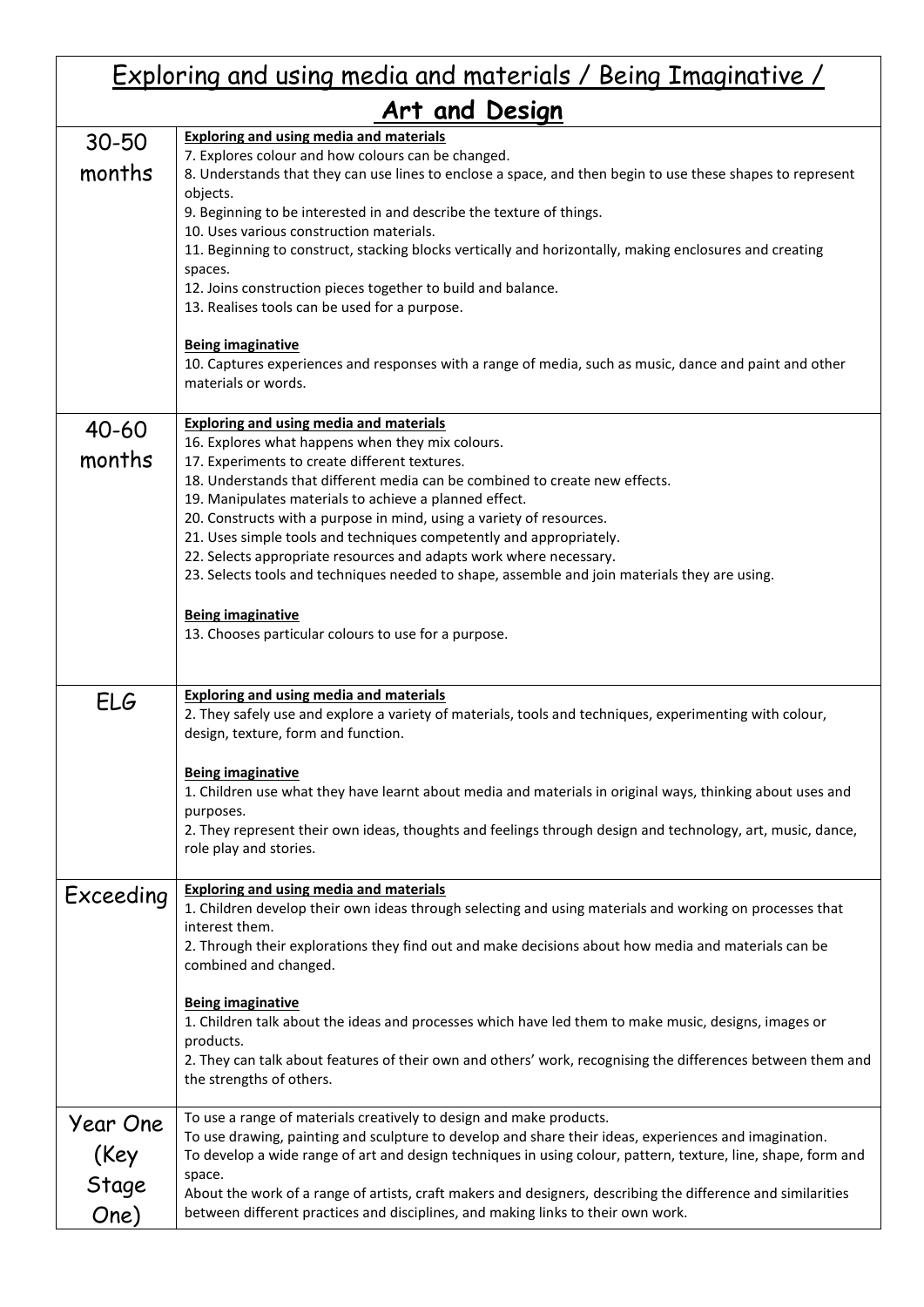| <b>Exploring and Using Media and Materials / Being Imaginative / Music</b> |                                                                                                                                                                                                                                                                                                                                                          |                                                                                                                                                                                                                                                                                                                                                        |
|----------------------------------------------------------------------------|----------------------------------------------------------------------------------------------------------------------------------------------------------------------------------------------------------------------------------------------------------------------------------------------------------------------------------------------------------|--------------------------------------------------------------------------------------------------------------------------------------------------------------------------------------------------------------------------------------------------------------------------------------------------------------------------------------------------------|
|                                                                            | <b>Exploring and Using Media and Materials</b>                                                                                                                                                                                                                                                                                                           | <b>Being Imaginative</b>                                                                                                                                                                                                                                                                                                                               |
| $30 - 50$<br>months                                                        | 1. Enjoys joining in with dancing and ring games.<br>2. Sings a few familiar songs.<br>3. Beginning to move rhythmically.<br>4. Imitates movement in response to music.<br>5. Taps out simple repeated rhythms.<br>6. Explores and learns how sounds can be changed.                                                                                     | 1. Developing preferences for forms of<br>expression.<br>2. Uses movement to express feelings.<br>3. Creates movement in response to music.<br>4. Sings to self and makes up simple songs.<br>5. Makes up rhythms.<br>10. Captures experiences and responses with a<br>range of media, such as music, dance and paint<br>and other materials or words. |
| 40-60<br>months                                                            | 14. Begins to build a repertoire of songs and dances.<br>15. Explores the different sounds of instruments.                                                                                                                                                                                                                                               | 12. Initiates new combinations of movement and<br>gesture in order to express and respond to<br>feelings, ideas and experiences.                                                                                                                                                                                                                       |
| ELG                                                                        | 1. Children sing songs, make music and dance, and<br>experiment with ways of changing them.                                                                                                                                                                                                                                                              | 2. They represent their own ideas, thoughts<br>and feelings through design and technology,<br>art, music, dance, role play and stories.                                                                                                                                                                                                                |
| Exceeding                                                                  | 1. Children develop their own ideas through selecting<br>and using materials and working on processes that<br>interest them.                                                                                                                                                                                                                             | 1. Children talk about the ideas and<br>processes which have led them to make<br>music, designs, images or products.                                                                                                                                                                                                                                   |
| Year One<br>(Key<br>Stage<br>One)                                          | Use their voices expressively and creatively by singing songs and speaking chants and rhymes.<br>Play tuned and unturned instruments musically.<br>Listen with concentration and understanding to a range of high-quality live and recorded music.<br>Experiment with, create, select and combine sounds using the inter-related dimensions of<br>music. |                                                                                                                                                                                                                                                                                                                                                        |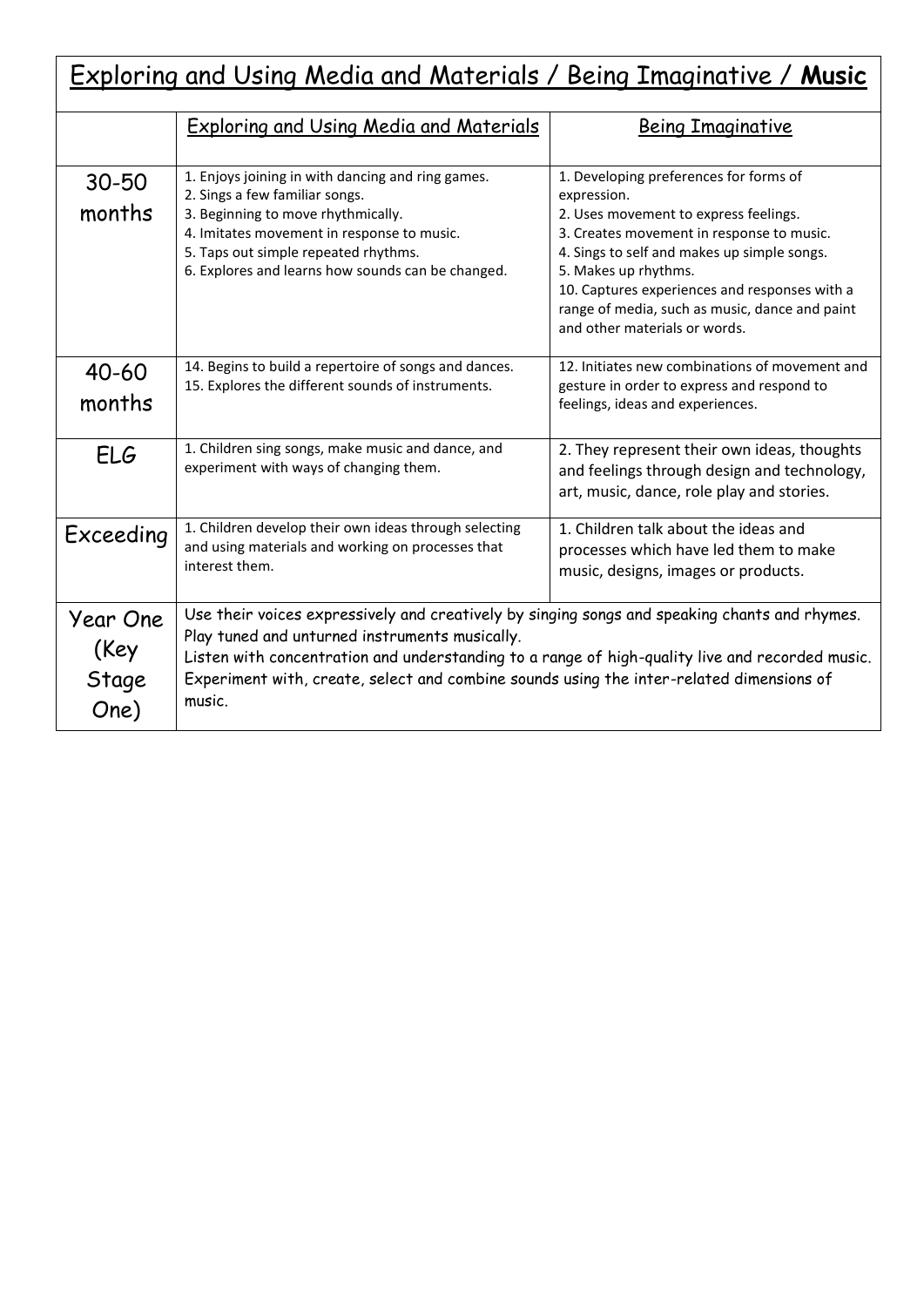| Being Imaginative / Design and Technology<br>EMM / |                                                                                                                                                                                                                                                                                                                                                                                                                                                                                                                                                                                                                                                                                                                                                                                                                                                                                                                                                                                                                                                                                                                                                                                                                                                                                                                                                                                                                                                                                               |                                                                                                                                                                                                                                                                      |
|----------------------------------------------------|-----------------------------------------------------------------------------------------------------------------------------------------------------------------------------------------------------------------------------------------------------------------------------------------------------------------------------------------------------------------------------------------------------------------------------------------------------------------------------------------------------------------------------------------------------------------------------------------------------------------------------------------------------------------------------------------------------------------------------------------------------------------------------------------------------------------------------------------------------------------------------------------------------------------------------------------------------------------------------------------------------------------------------------------------------------------------------------------------------------------------------------------------------------------------------------------------------------------------------------------------------------------------------------------------------------------------------------------------------------------------------------------------------------------------------------------------------------------------------------------------|----------------------------------------------------------------------------------------------------------------------------------------------------------------------------------------------------------------------------------------------------------------------|
|                                                    | <b>Exploring and using media and materials</b>                                                                                                                                                                                                                                                                                                                                                                                                                                                                                                                                                                                                                                                                                                                                                                                                                                                                                                                                                                                                                                                                                                                                                                                                                                                                                                                                                                                                                                                | Being imaginative                                                                                                                                                                                                                                                    |
| $30 - 50$<br>months                                | 8. Understands that they can use lines to enclose a space,<br>and then begin to use these shapes to represent objects.<br>9. Beginning to be interested in and describe the texture of<br>things.<br>10. Uses various construction materials.<br>11. Beginning to construct, stacking blocks vertically and<br>horizontally, making enclosures and creating spaces.<br>12. Joins construction pieces together to build and balance.<br>13. Realises tools can be used for a purpose.                                                                                                                                                                                                                                                                                                                                                                                                                                                                                                                                                                                                                                                                                                                                                                                                                                                                                                                                                                                                          | 1. Developing preferences for forms of<br>expression.<br>9. Uses available resources to create props to<br>support role-play.<br>10. Captures experiences and responses with<br>a range of media, such as music, dance and<br>paint and other materials or words.    |
| 40-60<br>months                                    | 17. Experiments to create different textures.<br>18. Understands that different media can be combined to<br>create new effects.<br>19. Manipulates materials to achieve a planned effect.<br>20. Constructs with a purpose in mind, using a variety of<br>resources.<br>21. Uses simple tools and techniques competently and<br>appropriately.<br>22. Selects appropriate resources and adapts work where<br>necessary.<br>23. Selects tools and techniques needed to shape,<br>assemble and join materials they are using.                                                                                                                                                                                                                                                                                                                                                                                                                                                                                                                                                                                                                                                                                                                                                                                                                                                                                                                                                                   | 11. Create simple representations of events,<br>people and objects.                                                                                                                                                                                                  |
| <b>ELG</b>                                         | 2. They safely use and explore a variety of materials, tools<br>and techniques, experimenting with colour, design, texture,<br>form and function.                                                                                                                                                                                                                                                                                                                                                                                                                                                                                                                                                                                                                                                                                                                                                                                                                                                                                                                                                                                                                                                                                                                                                                                                                                                                                                                                             | 1. Children use what they have learnt about<br>media and materials in original ways, thinking<br>about uses and purposes.<br>2. They represent their own ideas, thoughts<br>and feelings through design and technology,<br>art, music, dance, role play and stories. |
| Exceeding                                          | 1. Children develop their own ideas through selecting and<br>using materials and working on processes that interest<br>them.<br>2. Through their explorations they find out and make<br>decisions about how media and materials can be combined<br>and changed.                                                                                                                                                                                                                                                                                                                                                                                                                                                                                                                                                                                                                                                                                                                                                                                                                                                                                                                                                                                                                                                                                                                                                                                                                               | 1. Children talk about the ideas and<br>processes which have led them to make<br>music, designs, images or products.<br>2. They can talk about features of their own<br>and others' work, recognising the differences<br>between them and the strengths of others.   |
| Year One<br>(Key<br>Stage<br>One)                  | Through a variety of creative and practical activities, pupils should be taught the knowledge, understanding and skills<br>needed to engage in an iterative process of designing and making. They should work in a range of context [for<br>example, the home and school, gardens and playgrounds, the local community, industry and the wider environment].<br>Design<br>Design purposeful, functional, appealing products for themselves and other users based on design criteria.<br>Generate, develop, model and communicate their ideas through talking, drawing, templates, mock-ups and, where<br>appropriate, information and communication technology.<br><b>Make</b><br>Select from and use a range of tools and equipment to perform practical tasks [for example, cutting, shaping, joining<br>and finishing]<br>Select from and use a wide variety of materials and components, including construction materials, textiles and<br>ingredients, according to their characteristics.<br><b>Evaluate</b><br>Explore and evaluate a range of existing products.<br>Evaluate their ideas and products against design criteria.<br><b>Technical knowledge</b><br>Build structures, exploring how they can be made stronger, stiffer and more stable.<br>Explore and use mechanisms [for example, levers, sliders, wheels and axles], in their products.<br><b>Cooking and nutrition</b><br>Use the basic principles of a healthy and varied diet.<br>Understand where food comes from. |                                                                                                                                                                                                                                                                      |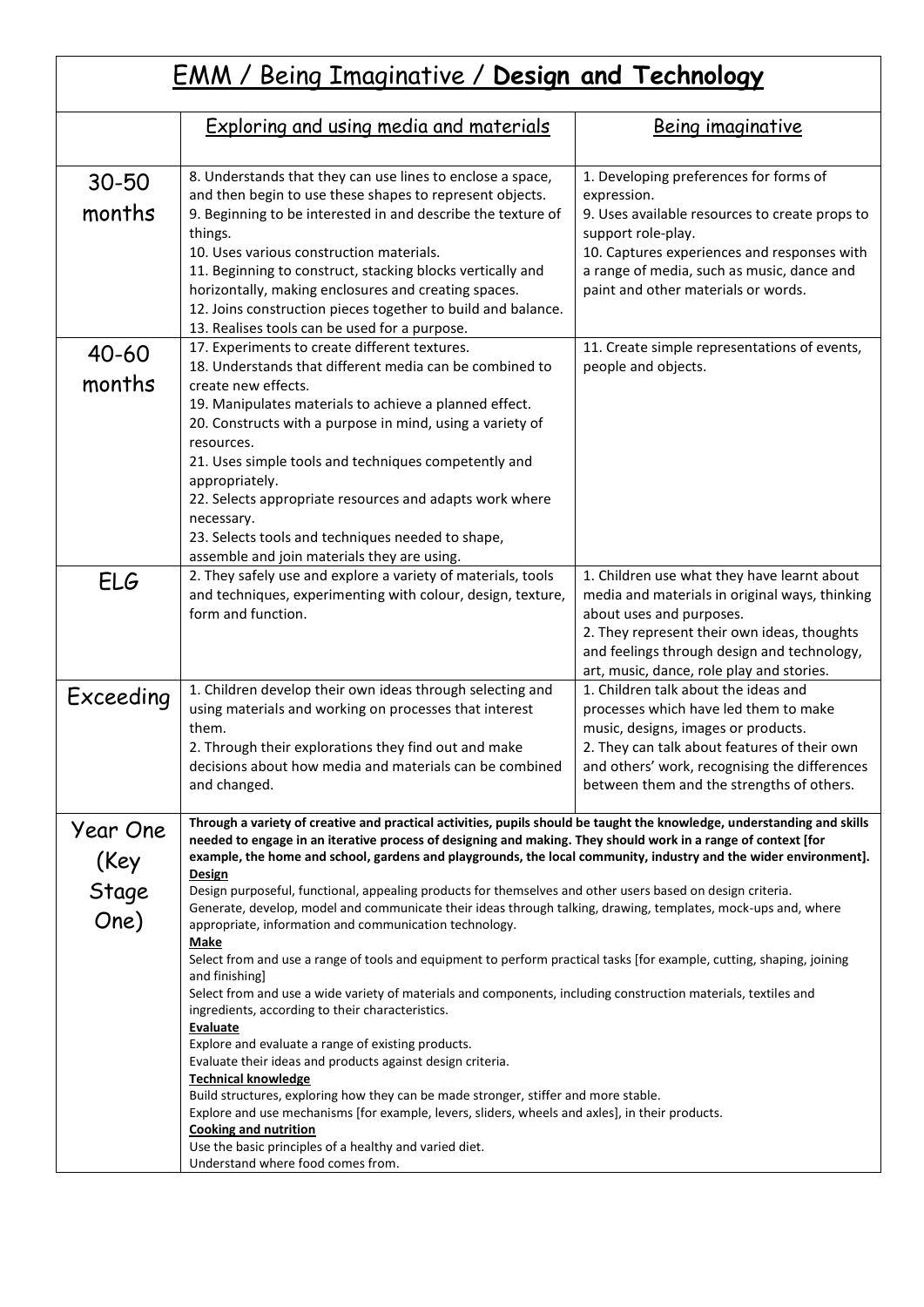| <u>Communication and Language / Spoken Language</u> |                                                                                                                                                                                                                                                                                                                                                                                                                                                                                                                                                                                                                                                                                                                                                                                                                                                                                                                                                                                                                                                                        |                                                                                                                                                                                                                                                                                                                                                                                |                                                                                                                                                                                                                                                                                                                                                                                                                                                                                                                                                                                                                                                                                                                                                                                                                                                                                             |  |
|-----------------------------------------------------|------------------------------------------------------------------------------------------------------------------------------------------------------------------------------------------------------------------------------------------------------------------------------------------------------------------------------------------------------------------------------------------------------------------------------------------------------------------------------------------------------------------------------------------------------------------------------------------------------------------------------------------------------------------------------------------------------------------------------------------------------------------------------------------------------------------------------------------------------------------------------------------------------------------------------------------------------------------------------------------------------------------------------------------------------------------------|--------------------------------------------------------------------------------------------------------------------------------------------------------------------------------------------------------------------------------------------------------------------------------------------------------------------------------------------------------------------------------|---------------------------------------------------------------------------------------------------------------------------------------------------------------------------------------------------------------------------------------------------------------------------------------------------------------------------------------------------------------------------------------------------------------------------------------------------------------------------------------------------------------------------------------------------------------------------------------------------------------------------------------------------------------------------------------------------------------------------------------------------------------------------------------------------------------------------------------------------------------------------------------------|--|
|                                                     | <b>Listening and Attention</b>                                                                                                                                                                                                                                                                                                                                                                                                                                                                                                                                                                                                                                                                                                                                                                                                                                                                                                                                                                                                                                         | Understanding                                                                                                                                                                                                                                                                                                                                                                  | Speaking                                                                                                                                                                                                                                                                                                                                                                                                                                                                                                                                                                                                                                                                                                                                                                                                                                                                                    |  |
| $30 - 50$<br>months                                 | 1. Listens to others one to one or in<br>small groups, when conversation<br>interests them.<br>2. Listens to stories with increasing<br>attention and recall.<br>3. Joins in with repeated refrains and<br>anticipates key events and phrases in<br>rhymes and stories.<br>4. Focusing attention - still listen or do,<br>but can shift own attention.<br>5. Is able to follow directions (if not<br>intently focused on own choice of<br>activity).                                                                                                                                                                                                                                                                                                                                                                                                                                                                                                                                                                                                                   | 1. Understands use of<br>objects (e.g. "What do we<br>use to cut things?')<br>2. Shows understanding of<br>prepositions such as<br>'under', 'on top', 'behind'<br>by carrying out an action<br>or selecting correct<br>picture.<br>3. Responds to simple<br>instructions, e.g. to get or<br>put away an object.<br>4. Beginning to<br>understand 'why' and<br>'how' questions. | 1. Beginning to use more complex sentences to link<br>thoughts (e.g. using and, because).<br>2. Can retell a simple past event in correct order<br>(e.g. went down slide, hurt finger).<br>3. Uses talk to connect ideas, explain what is<br>happening and anticipate what might happen next,<br>recall and relive past experiences.<br>4. Questions why things happen and gives<br>explanations. Asks e.g. who, what, when, how.<br>5. Uses a range of tenses (e.g. play, playing, will<br>play, played).<br>6. Uses intonation, rhythm and phrasing to make<br>the meaning clear to others.<br>7. Uses vocabulary focused on objects and people<br>that are of particular importance to them.<br>8. Builds up vocabulary that reflects the breadth of<br>their experiences.<br>9. Uses talk in pretending that objects stand for<br>something else in play, e,g, 'This box is my castle.' |  |
| 40-60<br>months                                     | 6. Maintains attention, concentrates<br>and sits quietly during appropriate<br>activity.<br>7. Two-channelled attention - can listen<br>and do for short span.                                                                                                                                                                                                                                                                                                                                                                                                                                                                                                                                                                                                                                                                                                                                                                                                                                                                                                         | 5. Responds to<br>instructions involving a<br>two-part sequence.<br>6. Understands humour,<br>e.g. nonsense rhymes,<br>jokes.<br>7. Able to follow a story<br>without pictures or props.<br>8. Listens and responds to<br>ideas expressed by others<br>in conversation or<br>discussion.                                                                                       | 10. Extends vocabulary, especially by grouping and<br>naming, exploring the meaning and sounds of new<br>words.<br>11. Uses language to imagine and recreate roles<br>and experiences in play situations.<br>12. Links statements and sticks to a main theme or<br>intention.<br>13. Uses talk to organise, sequence and clarify<br>thinking, ideas, feelings and events.<br>14. Introduces a storyline or narrative into their<br>play.                                                                                                                                                                                                                                                                                                                                                                                                                                                    |  |
| ELG                                                 | 1. Children listen attentively in a range<br>of situations.<br>2. They listen to stories, accurately<br>anticipating key events and respond to<br>what they hear with relevant<br>comments, questions or actions.<br>3. They give their attention to what<br>others say and respond appropriately,<br>while engaged in another activity.                                                                                                                                                                                                                                                                                                                                                                                                                                                                                                                                                                                                                                                                                                                               | 1. Children follow<br>instructions involving<br>several ideas or actions.<br>2. They answer 'how' and<br>'why' questions about<br>their experiences and in<br>response to stories or<br>events.                                                                                                                                                                                | 1. Children express themselves effectively, showing<br>awareness of listeners' needs.<br>2. They use past, present and future forms<br>accurately when talking about events that have<br>happened or are to happen in the future.<br>3. They develop their own narratives and<br>explanations by connecting ideas or events.                                                                                                                                                                                                                                                                                                                                                                                                                                                                                                                                                                |  |
| Exceeding                                           | 1. Children listen to instructions and<br>follow them accurately, asking for<br>clarification if necessary<br>2. They listen attentively with sustained<br>concentration to follow a story without<br>pictures of props.<br>3. They can listen in a larger group, for<br>example, at assembly.                                                                                                                                                                                                                                                                                                                                                                                                                                                                                                                                                                                                                                                                                                                                                                         | 1. After listening to stories<br>children can express views<br>about events or characters<br>in the story and answer<br>questions about why<br>things happened.2. They<br>can carry out instructions<br>which contain several<br>parts in a sequence.                                                                                                                          | 1. Children show some awareness of the listener by<br>making changes to language and non-verbal<br>features.<br>2. They recount experiences and imagine<br>possibilities, often connecting ideas.<br>3. They use a range of vocabulary in imaginative<br>ways to add information, express ideas or to<br>explain or justify actions or events.                                                                                                                                                                                                                                                                                                                                                                                                                                                                                                                                              |  |
| <b>Year One</b><br>Year)<br>One -<br>Year Six)      | Listen and respond appropriately to adults and peers.<br>Ask relevant questions to extend their understanding and knowledge.<br>Use relevant strategies to build their vocabulary.<br>Articulate and justify answers, arguments and opinions.<br>Give well-structured descriptions, explanations and narratives for different purposes, including for expressing feelings.<br>Maintain attention and participate actively in collaborative conversations, staying on topic and initiating and responding to<br>comments.<br>Use spoken language to develop understanding through speculating, hypothesising, imaging and exploring ideas.<br>Speak audibly and fluently with an increasing command of Standard English.<br>Participate in discussion, presentations, performances, role play, improvisations and debates.<br>Gain, maintain and monitor the interest of the listener(s).<br>Consider and evaluate different viewpoints, attending to and building on the contributions of others.<br>Select and use appropriate registers for effective communication. |                                                                                                                                                                                                                                                                                                                                                                                |                                                                                                                                                                                                                                                                                                                                                                                                                                                                                                                                                                                                                                                                                                                                                                                                                                                                                             |  |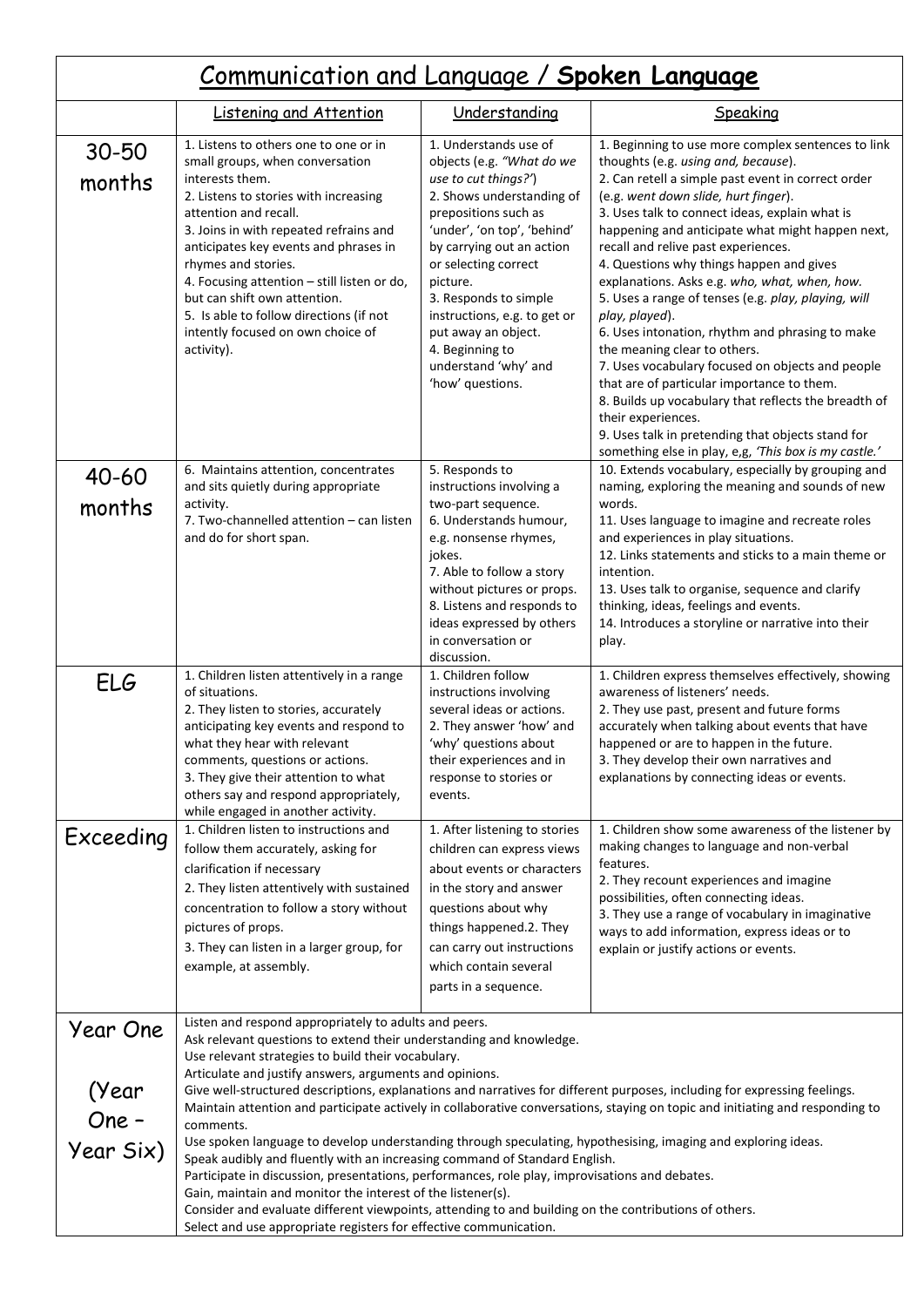|                                 | Personal, Social and Emotional Development / NO OBVIOUS YEAR ONE LINK                                                                                                                                                                                                                                                                                                                                               |                                                                                                                                                                                                                                                                                                                                                                                                                                                                        |                                                                                                                                                                                                                                                                                                                                                                                                                                                                     |  |
|---------------------------------|---------------------------------------------------------------------------------------------------------------------------------------------------------------------------------------------------------------------------------------------------------------------------------------------------------------------------------------------------------------------------------------------------------------------|------------------------------------------------------------------------------------------------------------------------------------------------------------------------------------------------------------------------------------------------------------------------------------------------------------------------------------------------------------------------------------------------------------------------------------------------------------------------|---------------------------------------------------------------------------------------------------------------------------------------------------------------------------------------------------------------------------------------------------------------------------------------------------------------------------------------------------------------------------------------------------------------------------------------------------------------------|--|
| Prime<br>Area                   | <b>Making Relationships (MR)</b>                                                                                                                                                                                                                                                                                                                                                                                    | Self-confidence and self-awareness<br>(SC SA)                                                                                                                                                                                                                                                                                                                                                                                                                          | <b>Managing feelings and behaviour</b><br>(MFB)                                                                                                                                                                                                                                                                                                                                                                                                                     |  |
| -50 months<br>30                | 1. Can play in a group, extending and<br>elaborating play ideas, e.g. building<br>up a role-play activity with other<br>children.<br>2. Initiates play, offering cues to<br>peers to join them.<br>3. Keeps play going by responding to<br>what others are saying or doing.<br>4. Demonstrates friendly behaviour,<br>initiating conversations and forming<br>good relationships with peers and<br>familiar adults. | 1. Can select and use activities and<br>resources with help.<br>2. Welcomes and values praise for what<br>they have done.<br>3. Enjoys responsibility of carrying out<br>small tasks.<br>4. Is more outgoing towards unfamiliar<br>people and more confident in new social<br>situations.<br>5. Confident to talk to other children<br>when playing, and will communicate<br>freely about own home and community.<br>6. Shows confidence in asking adults for<br>help. | 1. Aware of own feelings, and knows<br>that some actions and words can hurt<br>others' feelings.<br>2. Begins to accept the needs of others<br>and can take turns and share<br>resources, sometimes with support<br>from others.<br>3. Can usually tolerate delay when<br>needs are not immediately met, and<br>understands wishes may not always be<br>met.<br>4. Can usually adapt behaviour to<br>different events, social situations and<br>changes in routine. |  |
| $-60+$ months<br>$\overline{a}$ | 5. Initiates conversations, attends to<br>and takes account of what others<br>say.<br>6. Explains own knowledge and<br>understanding, and asks appropriate<br>questions of others.<br>7. Takes steps to resolve conflicts<br>with other children, e.g. finding a<br>compromise.                                                                                                                                     | 7. Confident to speak to others about<br>own needs, wants, interests and<br>opinions.<br>8. Can describe self in positive terms and<br>talk about abilities.                                                                                                                                                                                                                                                                                                           | 5. Understands that own actions<br>affect other people, for example,<br>becomes upset or tries to comfort<br>another child when they realise they<br>have upset them.<br>6. Aware of the boundaries set, and of<br>behavioural expectations in the<br>setting.<br>7. Beginning to be able to negotiate<br>and solve problems without<br>aggression, e.g. when someone has<br>taken their toy.                                                                       |  |
| ELGS                            | 1. Children play co-operatively,<br>taking turns with others.<br>2. They take account of one<br>another's ideas about how to<br>organise their activity.<br>3. They show sensitivity to others'<br>needs and feelings.<br>4. They form positive relationships<br>with adults and other children                                                                                                                     | 1. Children are confident to try new<br>activities.<br>2. They can say why they like some<br>activities more than others.<br>3. They are confident to speak in a<br>familiar group.<br>4. They will talk about their ideas.<br>5. They will choose the resources they<br>need for their chosen activities.<br>6. They say when they do or don't need<br>help.                                                                                                          | 1. Children talk about how they and<br>others show feelings.<br>2. Children talk about their own and<br>others' behaviour and its<br>consequences and know that some<br>behaviour is unacceptable.<br>3. They work as part of a group or class<br>and understand and follow the rules.<br>4. They adjust their behaviour to<br>different situations.<br>5. They take changes of routine in<br>their stride.                                                         |  |
| Exceeding                       | 1. Children play group games with<br>rules.<br>2. They understand someone else's<br>point of view can be different from<br>theirs.<br>3. They resolve minor disagreements<br>through listening to each other to<br>come up with a fair solution.<br>4. They understand what bullying is<br>and that this is unacceptable<br>behaviour.                                                                              | 1. Children are confident speaking to a<br>class group.<br>2. They can talk about the things they<br>enjoy, and are good at, and about the<br>things they do not find easy.<br>3. They are resourceful in finding<br>support when they need help or<br>information.<br>4. They can talk about the plans they<br>have made to carry out activities and<br>what they might change if they were to<br>repeat them.                                                        | 1. Children know some ways to<br>manage their feelings and are<br>beginning to use these to maintain<br>control.<br>2. They can listen to each other's<br>suggestions and plan how to achieve<br>an outcome without adult help.<br>3. They know when and how to stand<br>up for themselves appropriately.<br>4. They can stop and think before<br>acting and they can wait for things<br>they want.                                                                 |  |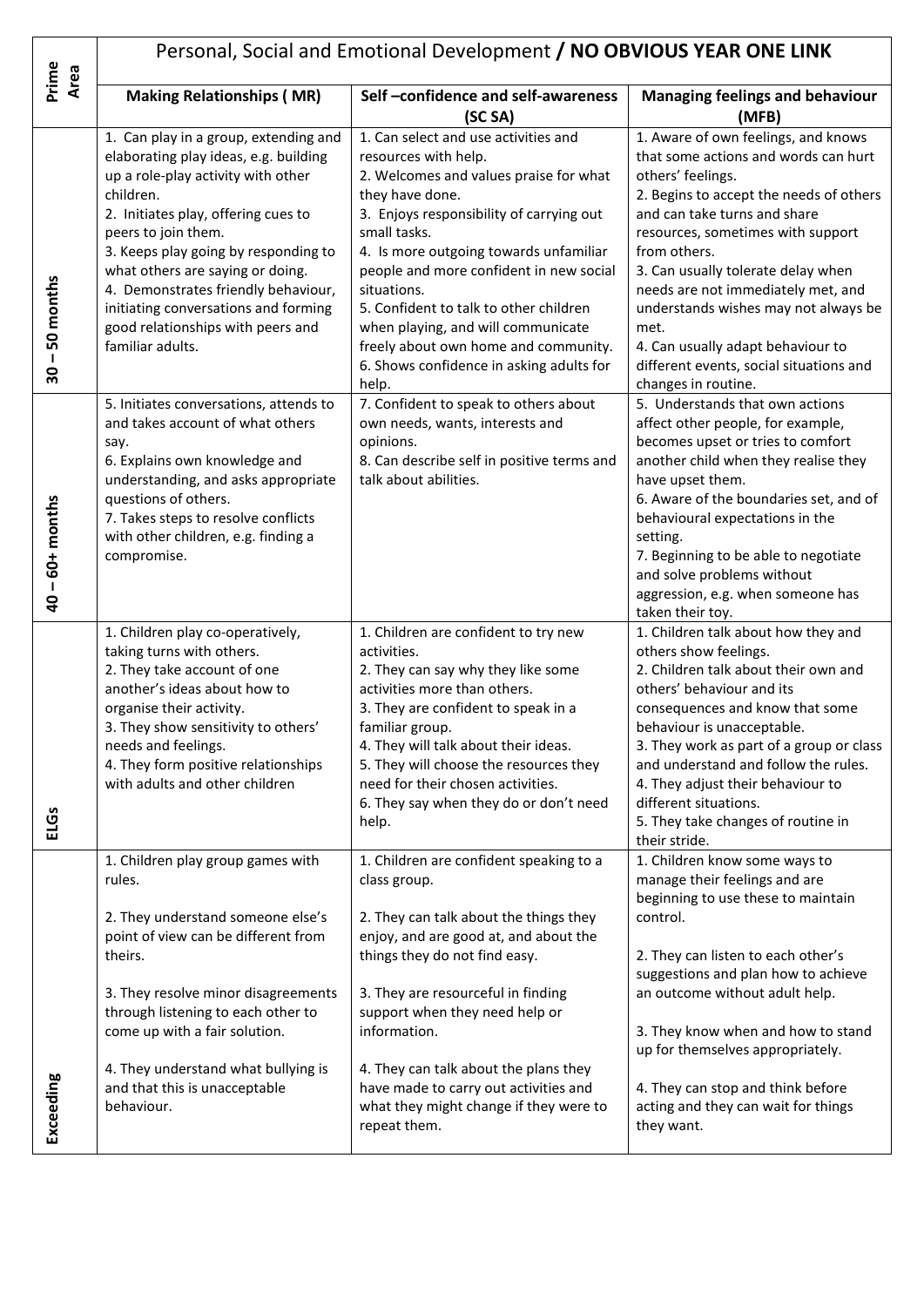|                    | Being Imaginative / NO OBVIOUS YEAR ONE LINK                                                              |
|--------------------|-----------------------------------------------------------------------------------------------------------|
|                    | The Bold and Highlighted statements are not found in any other Year One area                              |
| Specific<br>Area   |                                                                                                           |
|                    | <b>Being imaginative (I)</b>                                                                              |
|                    |                                                                                                           |
|                    | 1. Developing preferences for forms of expression.                                                        |
|                    | 2. Uses movement to express feelings.<br>3. Creates movement in response to music.                        |
|                    |                                                                                                           |
|                    | 4. Sings to self and makes up simple songs.<br>5. Makes up rhythms.                                       |
|                    | 6. Notices what adults do, imitating what is observed and then doing it spontaneously when the adult is   |
|                    | not there.                                                                                                |
|                    | 7. Engages in imaginative role-play based on own first-hand experiences.                                  |
| 50 months          | 8. Builds stories around toys, e.g. farm animals needing rescue from an armchair 'cliff'.                 |
|                    | 9. Uses available resources to create props to support role-play.                                         |
| $\mathbf{I}$       | 10. Captures experiences and responses with a range of media, such as music, dance and paint and other    |
| $\overline{30}$    | materials or words.                                                                                       |
|                    | 11. Create simple representations of events, people and objects.                                          |
|                    | 12. Initiates new combinations of movement and gesture in order to express and respond to feelings,       |
|                    | ideas and experiences.                                                                                    |
|                    | 13. Chooses particular colours to use for a purpose.                                                      |
|                    | 14. Introduces a storyline or narrative into their play.                                                  |
| $40 - 60 +$ months | 15. Plays alongside other children who are engaged in the same theme.                                     |
|                    | 16. Plays cooperatively as part of a group to develop and act out a narrative.                            |
|                    | 1. Children use what they have learnt about media and materials in original ways, thinking about uses and |
|                    | purposes.                                                                                                 |
| ELGS               | 2. They represent their own ideas, thoughts and feelings through design and technology, art, music,       |
|                    | dance, role play and stories.                                                                             |
|                    | 1. Children talk about the ideas and processes which have led them to make music, designs, images or      |
|                    | products.                                                                                                 |
|                    |                                                                                                           |
| Exceeding          | 2. They can talk about features of their own and others' work, recognising the differences between them   |
|                    | and the strengths of others.                                                                              |